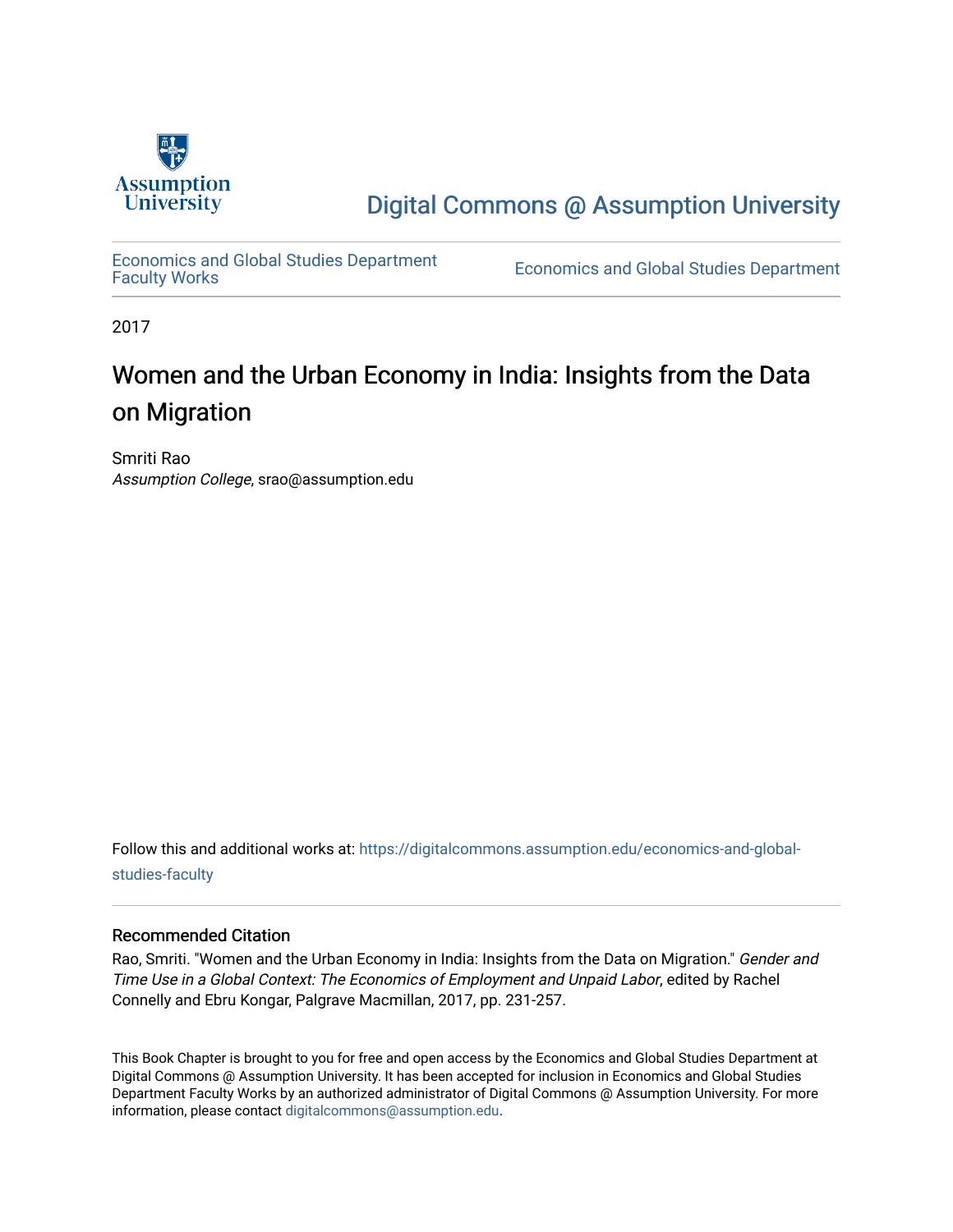## Women and the Urban Economy in India: Insights from the Data on Migration

By

## Smriti Rao

## Associate Professor of Economics and Global Studies, Assumption College and Visiting Scholar, Women's Studies Research Center, Brandeis University. srao@assumption.edu

December, 2015

Final version published in *Gender, Employment, and Unpaid Work*. 2017. Kongar, E. and R Connelly, eds. Palgrave Macmillan.

## Abstract

Rates of permanent economic migration by women into urban India have been low and falling, in contrast to other parts of the world where urban capital has drawn upon young, single women as a reserve army of labor. In this paper I use NSS surveys from 1983 to 2008 to investigate the socio-economic correlates of economic, follower and marriage migration by women to urban India. The results indicate that low urban female economic migration rates are not a statistical aberration due to incorrectly designed survey methodology and that a lack of supply of "good" jobs may be reinforcing male breadwinner norms. I argue that both falling economic and rising marriage migration rates for urban Indian women appear to be a result of urban economic inequality and insecurity. This data suggests that it is not the state-market tussle (that economists tend to be preoccupied with) but rather the interaction between family and market, and the continuing resilience of the patriarchal family in that struggle, that is the most remarkable feature of the Indian social and economic landscape.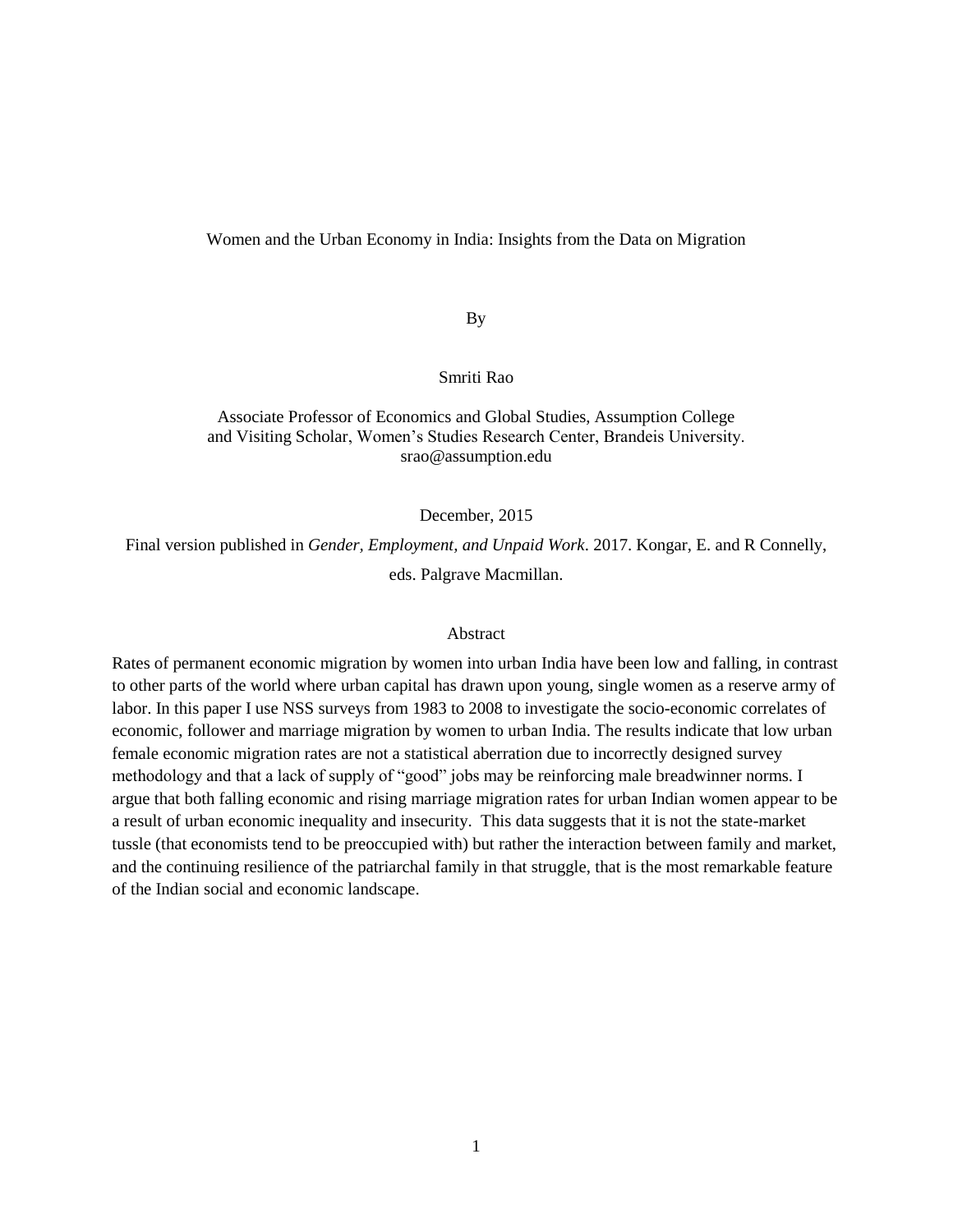#### **INTRODUCTION**

l

This paper brings together two disparate strains of literature on Indian economic development. The first is the growing body of literature that examines the causes and consequences of strikingly low and stagnant female labor force participation rates in India, with the debate being over whether particular trajectories of economic growth in India have resulted either in women's exclusion from, or their withdrawal from, the paid labor force. A second strand of literature examines stagnant rates of permanent economic migration within India, once again exploring the extent to which capitalist development in India has resulted in "exclusionary" patterns of urban growth and thus posing a similar set of questions about "push" versus "pull" factors in the Indian economy. This second strand of literature has, however, focused almost entirely on male economic internal migrants. There is very little by way of systematic exploration of women's internal migration patterns in India and the ways in which the latter may be linked to changes in female productive and reproductive labor, male migration and the broader trajectories of Indian economic development.

Historical materialist approaches to capitalist development have long recognized the crucial role of permanent migration (that is coercive to differing degrees) in the creation and maintenance of a labor force that is divorced from the means of production (Breman 1996, De Haan 1999). In areas like East Asia or Latin America, the migration of large numbers of young, single women from rural to urban areas has resulted in some attention to the ways that female migration for employment can serve as the basis for the development of a capitalist labor force (Sassen-Koob 1984, Standing 1999, Piper 2005). Feminist research has also shown how women's unpaid work in Latin America and East Asia can sustain patterns of circular male migration by ensuring social reproduction in rural areas while men undertake economically risky urban migration (Chant 1998). This work has helped us reconceptualize migration as not an individual but a household or community level decision that is predicated upon gender as well as class inequalities. In the case of India, however, these links remain under-researched, perhaps due to the absence of large streams of permanent female economic migration.

However, if we look beyond *economic* migration, or migration driven by the prospect of employment, we find that Indian women's overall rates of migration have risen. In particular, there have been sharp increases in female marriage migration into urban areas over the last few decades<sup>1</sup>. According to National Sample Survey(NSS) data, by 2007-08, women migrants comprised 71% of urban, married, working age women, with rural-urban migrants accounting for about 40% of this migrant population. Economic outcomes for these women thus have a large and significant impact on measured gender

<sup>&</sup>lt;sup>1</sup> 'Marriage' migrants in India refer to women (or men) who migrate at the time of marriage in order to move into their spouse's home. Patrilocality continues to be the dominant tradition in India, with the wife moving into the husband's home after marriage. The husband's home often includes the husband's parents.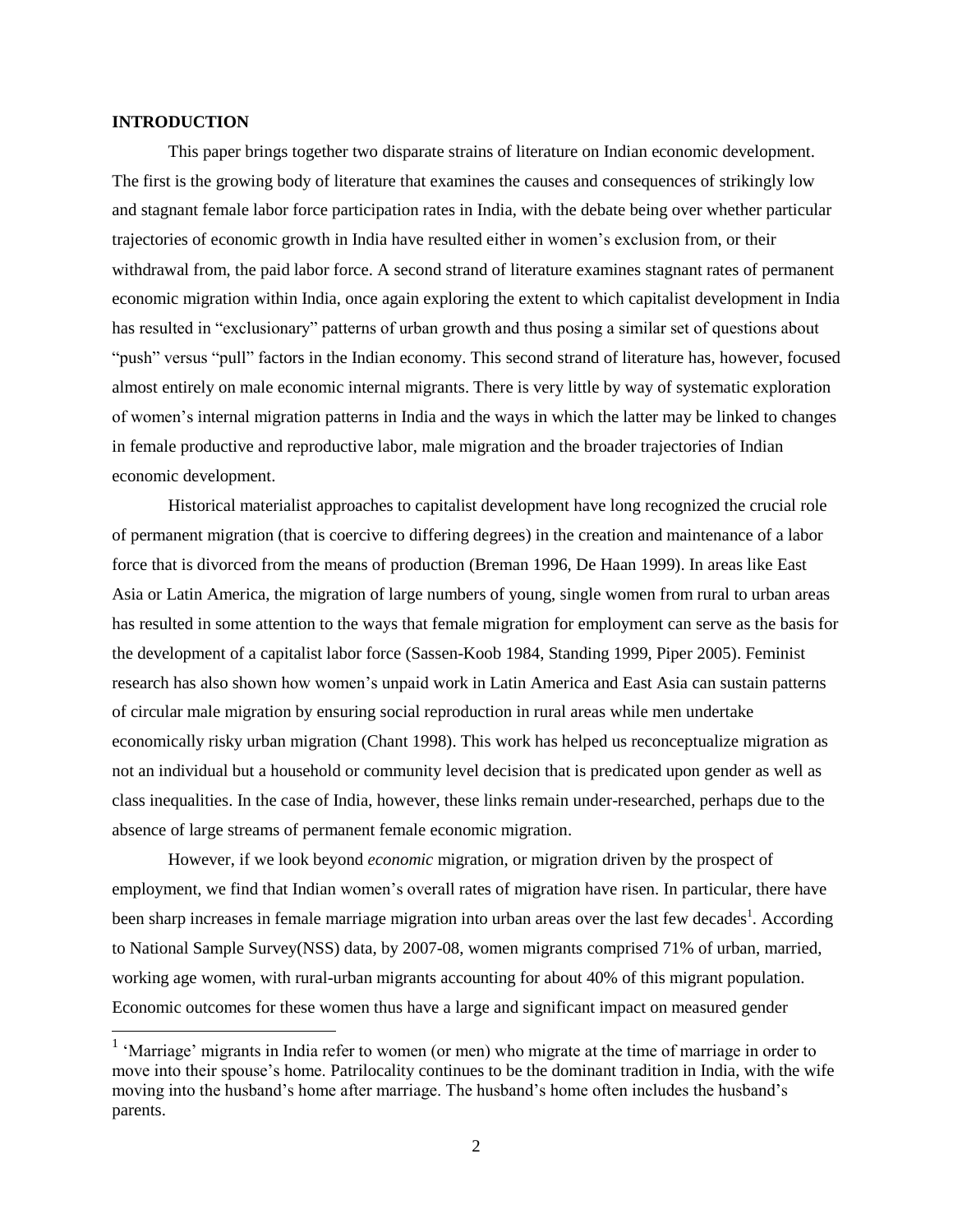inequalities in urban India today. In particular, the labor force participation of female non-economic migrants has dropped by more than that of non-migrants. Learning more about the lives of these women could therefore help us better understand some of the factors driving the declines in urban female labor force participation in India.

This edited volume highlights the importance of seriously considering the causes and consequences of unpaid, reproductive labor, once defined as 'non-economic', and still left out of many non-feminist analyses of the economy. I follow this tradition of feminist political economy by examining forms of migration defined as 'non-economic' and arguing for serious consideration of the economic impacts of such patterns of migration (Lee 2012). Indian women migrants classify themselves predominantly as "follower" or "marriage" migrants, forms of migration that appear to occur within the family and thus outside the economy. But, as feminist economists have taught us, the family is a site of production and reproduction, and economic change cannot be understood without understanding how household production and reproduction is structured.

In this paper, I trace patterns of female marriage, follower, and economic migration into urban India from 1983 to 2008 using Indian National Sample Survey (NSS) data<sup>2</sup>. Specifically, I use the four most recent rounds of the NSS employment-unemployment survey that have asked detailed questions about migration<sup>3</sup>. These are the 38<sup>th</sup> round conducted in 1983, the 43<sup>rd</sup> round in 1987-88 and, skipping forward a decade and a half, the 55<sup>th</sup> round conducted in 1999-2000 and the 64<sup>th</sup> round for 2007-08<sup>4</sup>. Given that Indian economic policy shifted to emphasise privatization and market liberalization in the early 1990s, this data covers both pre- and post-liberalization India.

Since my focus in this paper is on establishing some links between male and female migration patterns, I restrict my sample to married, working age men and women in urban areas. The NSS surveys provide information on household consumption expenditure, the demographic characteristics of the household and occupational details of each household member. NSS data also allows us to categorize 'principal status' employment (employment for 183 days or more) as self-employment, regular or salaried wage employment, casual or irregular wage work, or as unpaid help in a family business. Women who

l

<sup>&</sup>lt;sup>2</sup>"Follower" migrants are defined as those who "accompany" the primary migrant or primary earner. The latter is assumed to have made the actual decision to migrate while the "follower" is usually treated as passive and without agency in the migration decision. In this paper I do not analyse educational migrants, who comprise less than 1% of male and female working age migrants. I also exclude international migrants.

 $3$  The NSS employment-unemployment survey is a quinquennial, nationally representative household survey, but the module on migration is only intermittently included.

<sup>&</sup>lt;sup>4</sup> The three earlier surveys are 'thick' rounds of the quinquennial Employment Unemployment Survey conducted alongside the consumption expenditure surveys, and the latter 2007-08 is a separate additional round conducted to specifically investigate migration. However, unlike other thin rounds, the sample size is similar to those of the 'thick' rounds.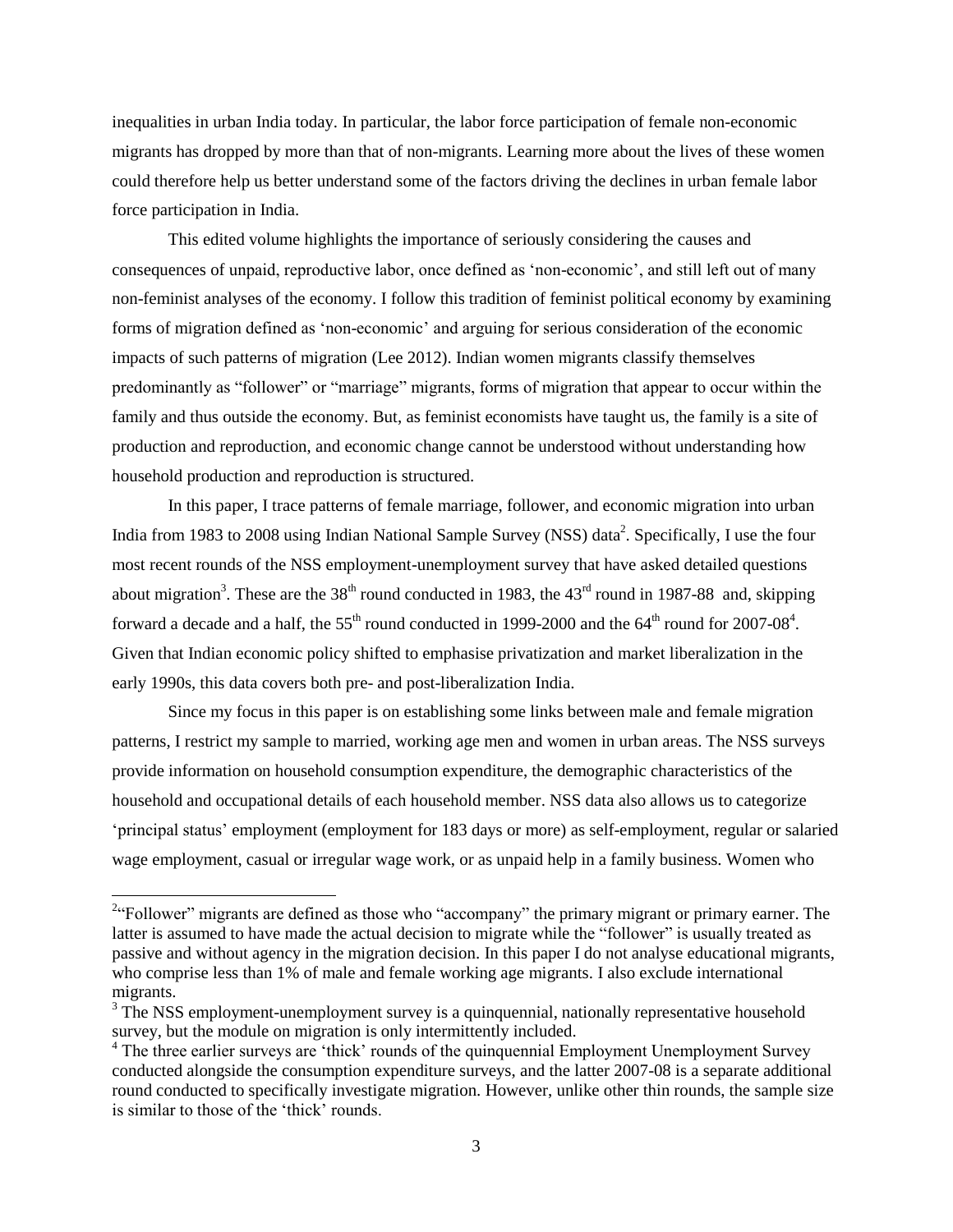report purely domestic work or the free collection of goods for the household are classified as domestic workers (and not counted as 'employed'). All descriptive statistics are reported using NSS population weights.

It should be noted that this data captures only 'permanent migration", defined in India as occurring when migrants stay a year or longer at the destination<sup>5</sup>. Field studies provide compelling evidence that temporary and circular migration has grown tremendously in India over the last few decades, and the inability of NSS surveys to capture such migration is an issue that requires urgent attention (Deshingkar and Akter 2009).

## **CAPITALIST DEVELOPMENT AND THE GENDER DIVISION OF LABOR IN URBAN INDIA**

There is widespread consensus that the Indian economy experienced a deepening of its urban bias after liberalization. Between 1993 and 2008, the urban economy grew from 45% to 60% of GDP based largely on the growth of services like information technology that employ a relatively narrow group of urban elites. Vakulabharanam(2010) shows that the most significant beneficiaries of post-1993 economic growth have been those in these high skill service occupations in urban areas, with the majority of urban workers actually losing ground over this period. In further evidence of this 'urban enclave' model of development, a number of studies find that inequality between rural and urban areas has risen since the 1990s, while urban areas themselves have become more unequal (Sen and Himanshu 2004, Thorat and Dubey 2012, Motiram and Sarma 2013).

While agriculture received some flows of public investment in the 1970s and 1980s, since the 1990s rural economic growth has primarily been the result of growth in extractive sectors such as mining, which tend to have significant negative externalities for local economies, including the displacement and dispossession of large numbers of rural residents (Jackson and Rao 2012). As a result of the stagnation in agriculture, the income share of rural peasants and agricultural labourers has declined in relative and absolute terms as compared to the income share of large farmers and those who are self-employed in nonagriculture (Vakulabharanam 2010). Relatively low- skill informal labor (such as construction work) in nearby towns and peri-urban areas often provide the highest wage options for rural residents. This means

 $\overline{\phantom{a}}$ 

<sup>&</sup>lt;sup>5</sup> In each case the NSS asks if the current place of enumeration of each household member differs from the last 'usual place of residence' and then the reason for leaving the last 'usual place of residence'. The answer to the first questions helps us define the category of 'migrants' – those who answer 'yes' ; while the second helps us classify migrants as "economic", "marriage" etc. Note that when women report being marriage migrants, they are already in their marital homes. Female marriage migration statistics thus represent in-migration to the marital household and region. Given that the NSS does not ask about the woman's natal family, we do not have information on the exact location (at the district level) or socioeconomic details of the natal home. We are able to use information on the place of last residence to determine which sectoral stream (rural or urban) the migrant is part of.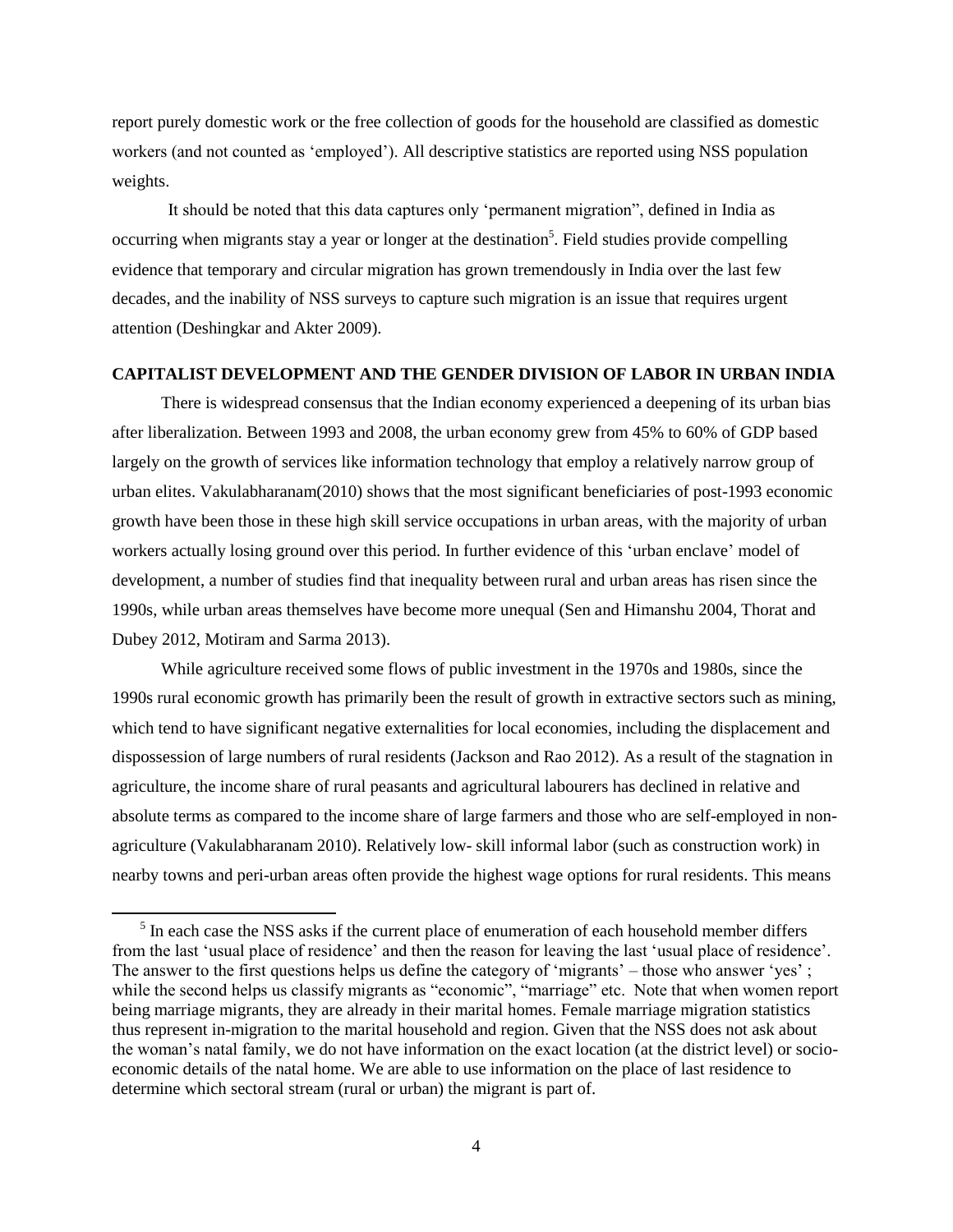that rural and urban livelihoods in most parts of the country are highly diversified but also highly precarious, depending upon the ability of household members to move in and out of a number of unstable and low wage economic activities during the course of a single year.

Due to the prevalence of informalized and unstable employment, Indian employment surveys are notoriously unable to capture unemployment as it is defined in traditional economics. In contexts where the meaning of work is constantly changing, self-employment for men or intra-household, domestic work for women often become residual categories that absorb those who would otherwise be counted as unemployed. It is notable then that amongst those who are employed in urban India, self-employment is the only the category of employment that has expanded for urban married men. The share of working age married men with regular or salaried employment for a majority of the year has steadily dropped from 45% to 39% and the share of those with casual wage work has remained relatively stable. Meanwhile, a large and growing share of urban married working age women report that their principal occupation is intra-household work.

The shares of married men in the urban and rural labor force (versus those who may be full time students or otherwise not in the labor force) have both remained stable and high. In fact, labor force participation rates for married men (97% in 2008) are significantly higher than for single men of working age (89% in 2008). On the other hand, urban Indian women have significantly lower labor force participation rates than rural women. Furthermore, married women have about the same labor force participation rates as single women in rural areas, but much lower rates in urban India.

Thus urban India is characterized by an extremely strong form of the male-breadwinner 'classic patriarchy' model in which marriage is positively and strongly associated with entry into the labor force for urban men, and equally strongly but negatively associated with labor force participation for women (Kandiyoti 1998). The decreases in urban women's labor force participation and economic migration would seem to suggest that this model is being even more firmly inscribed over time. As we will see below, some authors interpret this as a sign of rising economic well-being that allows women to withdraw from the labor force. I argue instead that while there is clearly a strong normative emphasis on the 'male provider', the data on migration suggests that these norms are being reinforced by India's urban enclave model of growth and are a result of economic instability and relative dispossession for a majority of urban households, rather than a sign of their growing prosperity.

## **CHANGING PATTERNS OF INTERNAL MIGRATION IN INDIA**

The existence of growing rural-urban inequality creates an interesting puzzle for researchers of economic migration in India. Despite what would seem to be almost overwhelming incentives for large waves of economic migration from rural to urban areas, rates of permanent *economic* migration into urban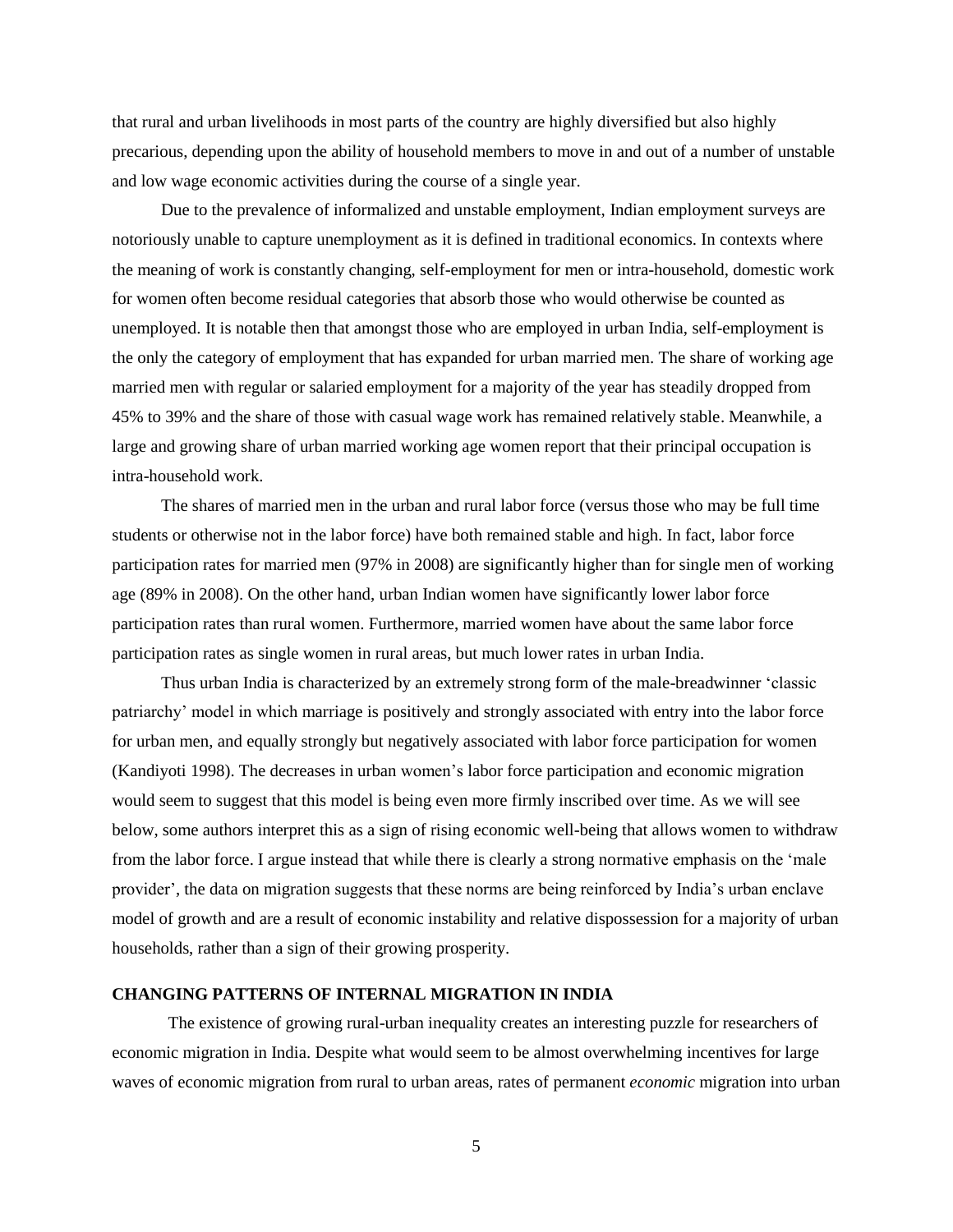India remain stagnant and have even declined slightly. As a share of the working age population, permanent *economic* migrants declined from 13% to 11% of the urban population. Economic migrants declined from 32% to 27% of the urban, male, working age married population and from 3% to 1% of the urban, female, working age married population (Table 1).

According to this data on permanent economic migration, India has lower migration rates than most other Asian countries (Bell and Muhidin 2009). The literature largely explains this as the outcome of the Indian government's hostility to urban in-migrants and the relative under-development of labour intensive formal sector occupations in Indian cities (Kundu 2009). Such studies have found that men from relatively higher castes and those who with relatively more education are more likely to engage in internal economic migration within and to urban areas in India (Dubey et al 2006, Mitra and Murayama 2008, Vakulabharanam and Thakuratha 2012). Kundu and Sarangi(2007) also find that these male urban in-migrants tend to be relatively well-off (although not the very richest) in urban areas. These authors thus suggest that what we see in India is not an unwillingness to move, but an inability to do so in a permanent and stable way. This argument is particularly compelling given the other evidence on the exclusionary nature of urban Indian growth and the existence of very large and growing streams of circular migration (Breman 1996, Deshingkar and Akter 2009, Deshingkar and Farrington 2009).

The studies on economic migration have, however, focussed almost entirely on male migrants who dominate this category of permanent 'economic' migrants, going from 86% to 91% of all economic migrants during this period. While the established story of Indian migration is currently that rates of permanent migration are very low, that is not what emerges when we look at female patterns of migration. If we look beyond just economic migration, permanent migrants *as a whole* have actually risen as a share of the Indian population –going from 23% in 1983 to 29% by 2007-08 with 87% of this increase accounted for by the rising share of female migrants – in particular the 90 million additional women who reported migrating for marriage between 1983 and 2008.

While marriage migrants went from 40% to 52% of working age married women, the share of women migrating to "follow an earning member of the family" edged down from 18% to 17% while (Table 1). Putting these numbers together, the share of non-migrants amongst working age married urban women dropped down to 29% by 2007-08. Of these non-migrants, 53% were never-married and thus perhaps just not yet eligible for "follower" or "marriage" migrant status. Furthermore, rural-urban (rather than urban-urban) migrants comprised a growing share of both female economic and marriage migrants.

The male rate of migration (of all kinds) was stagnant over the same period, falling slightly from 18% to 15% of working age, married men, primarily due to a decline in the share of male economic migrants (Table 1). Male marriage migration was negligible in all rounds (under 1%) and urban follower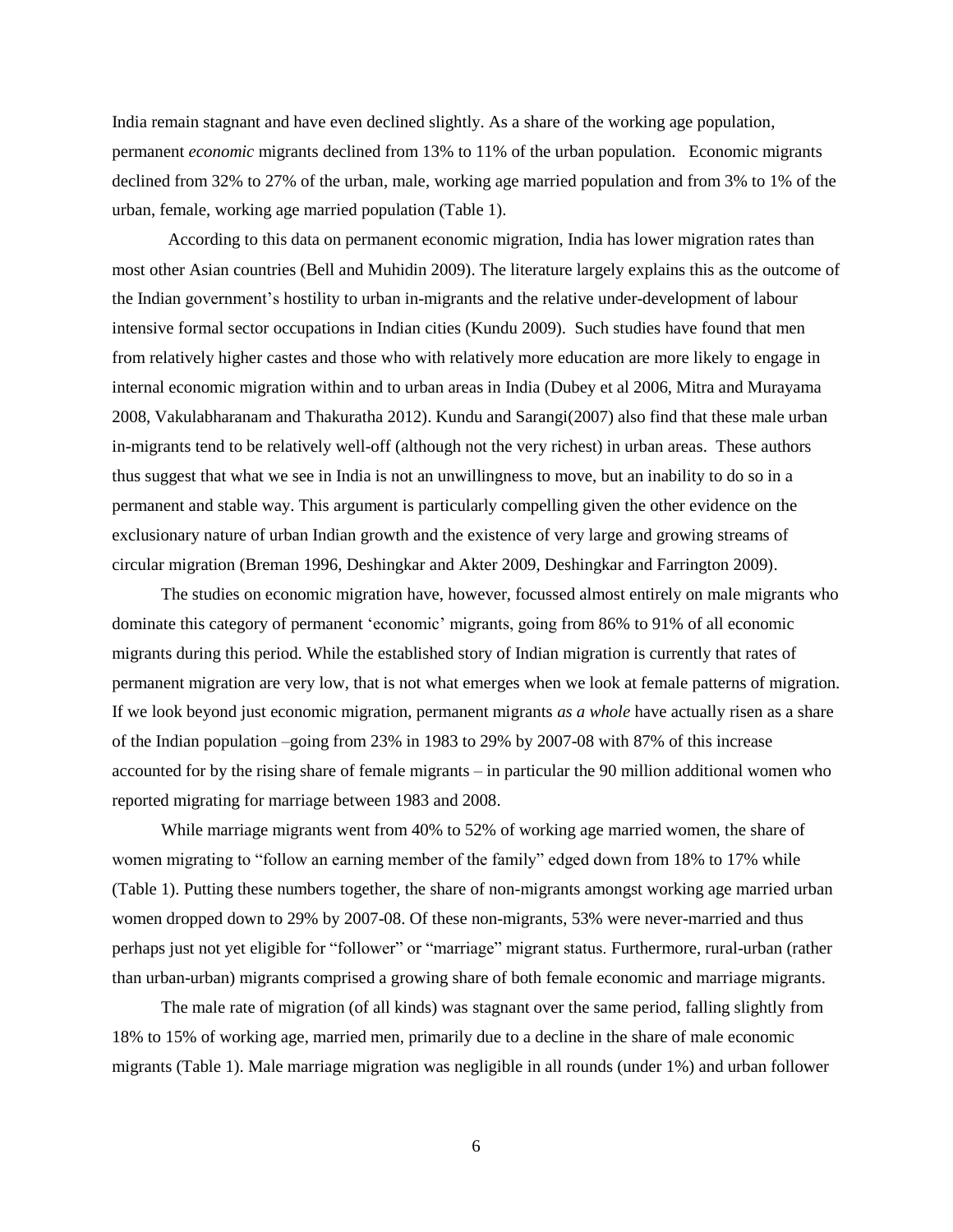migration has been stable at 4% since 1987-88. This means that men have become less likely to permanently migrate, even as women are more likely to do so.

## **EXPLAINING THE LACK OF FEMALE ECONOMIC MIGRATION IN INDIA**

Despite the need to more fully explore the multiple forms of migration that women engage in, it is worth pausing to note that the almost miniscule, shrinking percentage of Indian women who report migrating for economic reasons is unusual when compared to most other developing countries including China, South Korea, Thailand, Bangladesh, Mexico or even the United States and United Kingdom in the nineteenth centuries. Most developing countries have relied upon migrant female workers in what Elson and Pearson (1981) called the "nimble fingers" phenomenon. In each case, deliberate attempts by state and capital to culturally legitimate the migration of young, single women from rural to urban areas have allowed these female migrants to serve as a docile, reliable, and low-paid reserve army (Bagchi 2011, Standing 1999). The absence of this phenomenon in India is therefore notable (Ghosh 2000).

#### Disguised economic migration?

l

One possible explanation for this absence (compared to the historical experience of other countries) is that the much larger streams of female "marriage" and "follower" migration in India are in fact disguised forms of economic migration. It is certainly possible that the NSS surveys are misclassifying some economic migration by women as marriage migration (Krishnaraj 2005). However, as shown elsewhere as well (Rao and Finnoff 2015), the data do not bear out this hypothesis.

First, if the need for employment was indeed driving female marriage and follower migration, we would expect to see higher economic activity rates for female marriage and follower migrants as compared to non-migrants (Krishnaraj 2005). However, follower migrants have much lower shares of economic activity than non-migrants<sup>6</sup> (Table 2). Marriage migrants do have slightly higher rates of economic activity than non-migrants but their employment shares are several times lower than the rates reported by economic migrants and have fallen considerably over time.

Second, if in fact marriage migration is disguised economic migration, this would mean that married women move with their husbands with the intent of working at the destination point, much as the husband does, but then report their move as a move "for marriage". Thus husbands must also be migrants and the actual journey made by the man and woman in the household must be identical – they should both, for example, report moving to the same destination. However, in 2007-08 only 18% of spouses of

 $6$  We assume here that even if the NSS is failing to capture women's work and thus underestimating female economic activity rates, it is equally unable to capture the work of female migrants and nonmigrants, so that differences between these rates and changes over time are likely to be more accurate than the levels at any given point.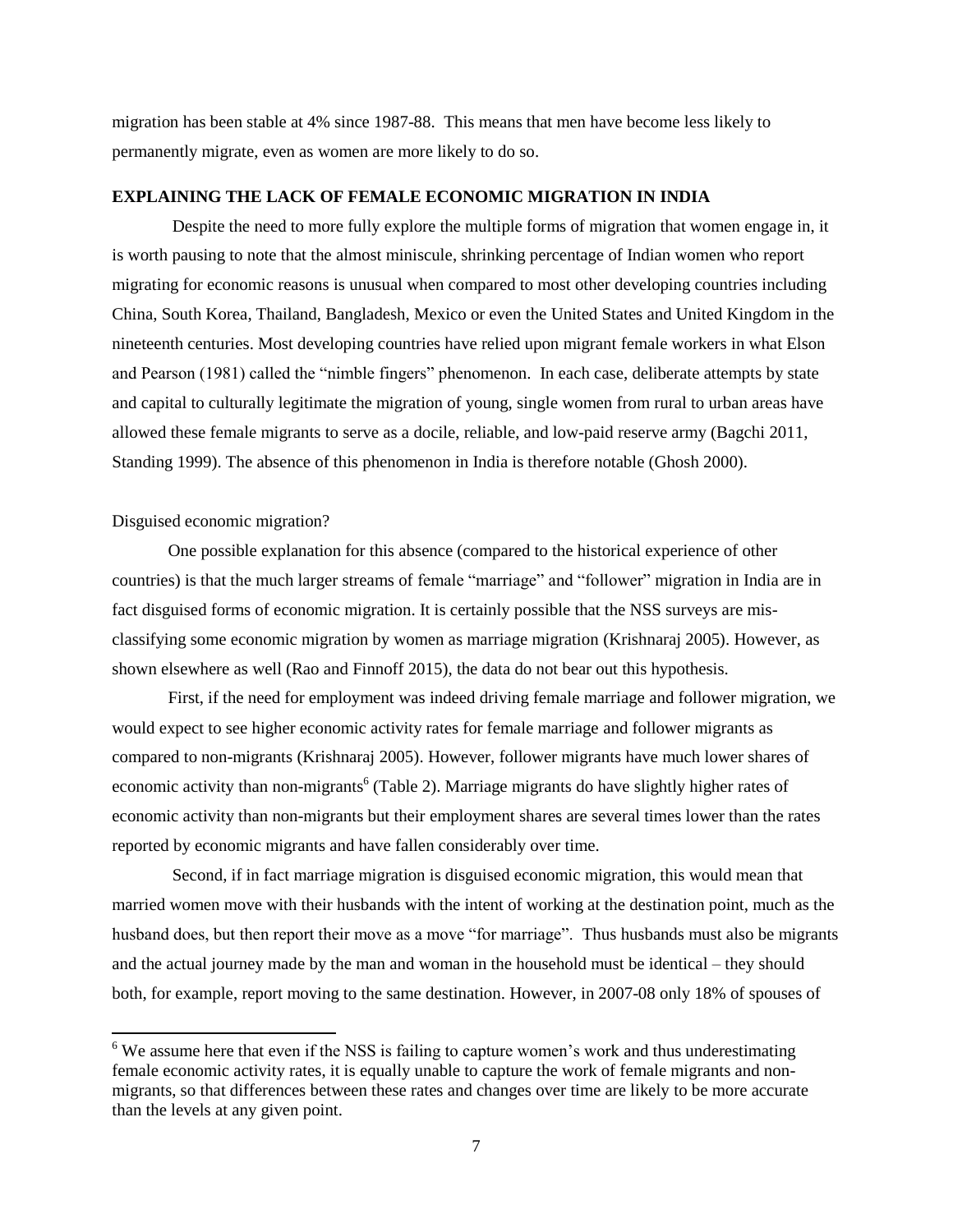married female marriage migrants of working age were also migrants – as compared to 99% for follower migrants and 90% for economic migrants(Table 3). Furthermore, this share has dropped 10 points over the years.

Even if we assume that every one of these female marriage migrants with migrant spouses is indeed a disguised economic migrant, the overall share of economic migrants would only go up to about 3% of the female, working age, married population in 2007-08, and would not change the narrative of a declining time trend (down from 4% in 1983). At least in this dataset, it does not seem that a substantial share of marriage migrants are disguised economic migrants.

Thus we largely analyse the NSS data as at least internally consistent and focus on using it to understand more about these women migrants. In particular, we use the data to test our two competing hypotheses about the insignificance and further decline in female economic migration: the first that norms of sanskritization that have strengthened across castes and regions, resulting in a "withdrawal" effect; the second that 'domestic' work is a residual category that captures increasing female un/undermployment and the growing burdens of social reproduction within the urban precariat.

## Withdrawal versus exclusion

If the low level of and decline in migration for employment by women is indeed a real phenomenon, and linked to wider declines in female labor force participation, what explains the lack of interest that Indian capitalists seem to display in exploiting this very large pool of cheap labor?

Ghosh (2000) focuses on the low levels of female workforce participation in the export sector in India, a key sector for female employment and economic migration in other Asian contexts. She argues that Indian manufacturing for export has remained trapped in low value-added sectors, which promotes a cost-cutting, rather than productivity-increasing, mentality. Indian capitalists are thus more interested in finding ways to sub-contract into the low-cost and low-productivity informal sector. As a result production for export in India tends not to rely directly upon female workers. Instead it does so indirectly, to the extent that female workers may be found in the informal sector.

Insofar as migration goes, this kind of urban development mutes the incentive as well as the ability to migrate permanently, by confining workers to an urban 'precariat' not so different from the rural one they are intimately familiar with. The fact that male permanent migration has also fallen is evidence in favor of this explanation. Meanwhile, in a context where male livelihoods are fragile, the unpaid labor of social reproduction that women perform is likely to involve considerable ingenuity and time without which the urban precariat, upon which the current model of Indian development is based, would not be able to secure the conditions of its existence. As we will see below, female marriage migrants are now both a majority of the urban female population as well as most likely to be part of this urban precariat,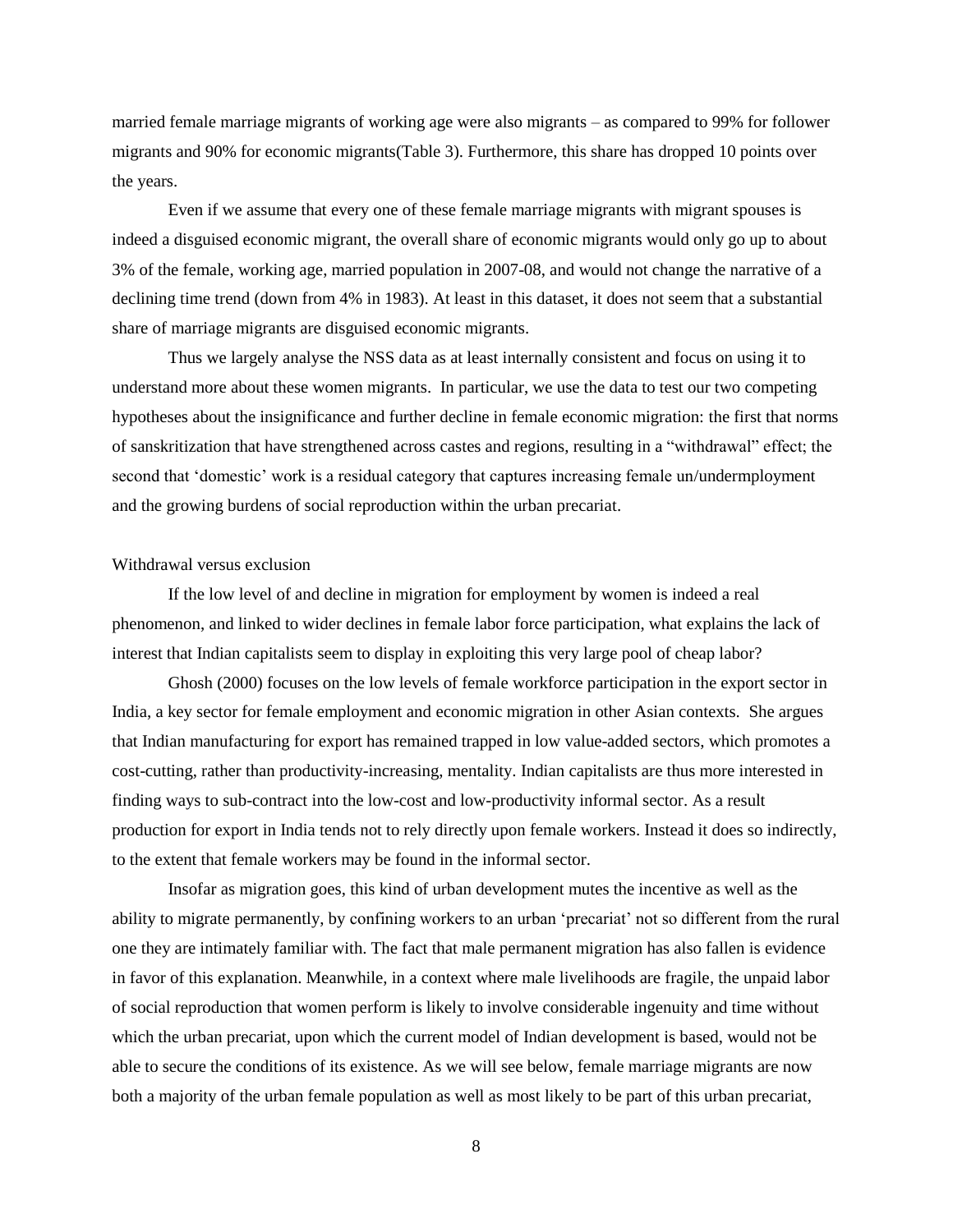and the fact that this is the group that has seen the largest increases in female domestic work could be evidence in favor of such an effect.

A different explanation would link low female economic migration and labor force participation to a "withdrawal effect" (Abraham 2012). The greater prevalence of female seclusion amongst higher castes and the fact that symbols of class and caste mobility are deeply intertwined in India, mean that 'sanskritization' processes result in women withdrawing from the labor force as household incomes rise (Srinivas 1998). Several studies suggest that as a result, female labor-force participation in India is distress driven and correlated with lower levels of female literacy (Eswaran et al 2011, Neff et al 2012, Abraham 2012), and seen, even within such households, as a failure of masculinity (Qayum and Ray 2011). The absence of female economic migration would thus be an extension of this phenomenon. Its decline over time could even be seen as a sign of the increased economic status of potential 'sending' households in India.

In examining these two hypotheses, the main differences lie in the theorized impact of class (in the Weberian sense of a combination of education and income) upon female economic migration. If changes in female migration patterns are being driven by exclusionary urban growth or decreased demand for female workers, we would expect to see higher class status (education, household per capita consumption and spousal employment) become stronger predictors of female economic migration as permanent migrations streams become restricted to ever more narrow groups of the privileged. On the other hand, if female economic migration is being driven by a withdrawal effect, then it is likely to be more educated and better off women who drop out first to signal their higher status. Understanding that marriage and follower migration may also be shaped by these broad economic forces, I examine the changing class correlates of those forms of migration as well.

#### **THE SOCIO-ECONOMIC CHARACTERISTICS OF URBAN MIGRANTS**

As prior research has shown, male economic migrants in urban India appear to belong to higher class groups. Almost 32% belonged to the top income quintile as compared to 17% of non-migrants (Table 4) and 70% had some post-primary education as compared to 67% of non-migrants, although these gaps have narrowed over time (Table 6). Interestingly, while economic migrants were more likely to have regular or salaried wage employment than non-migrants, there has been a relatively sharp fall in the share of male migrants with such employment (Table 7) and a corresponding increase in the share of migrant men who are self-employed. Casual wage worker shares have remained low and stable for male economic migrants.

Since 1987-88, there has been an increase in the share of male economic migrants whose spouses report being migrants (Table 3). In particular, a rising share of spouses report being follower migrants.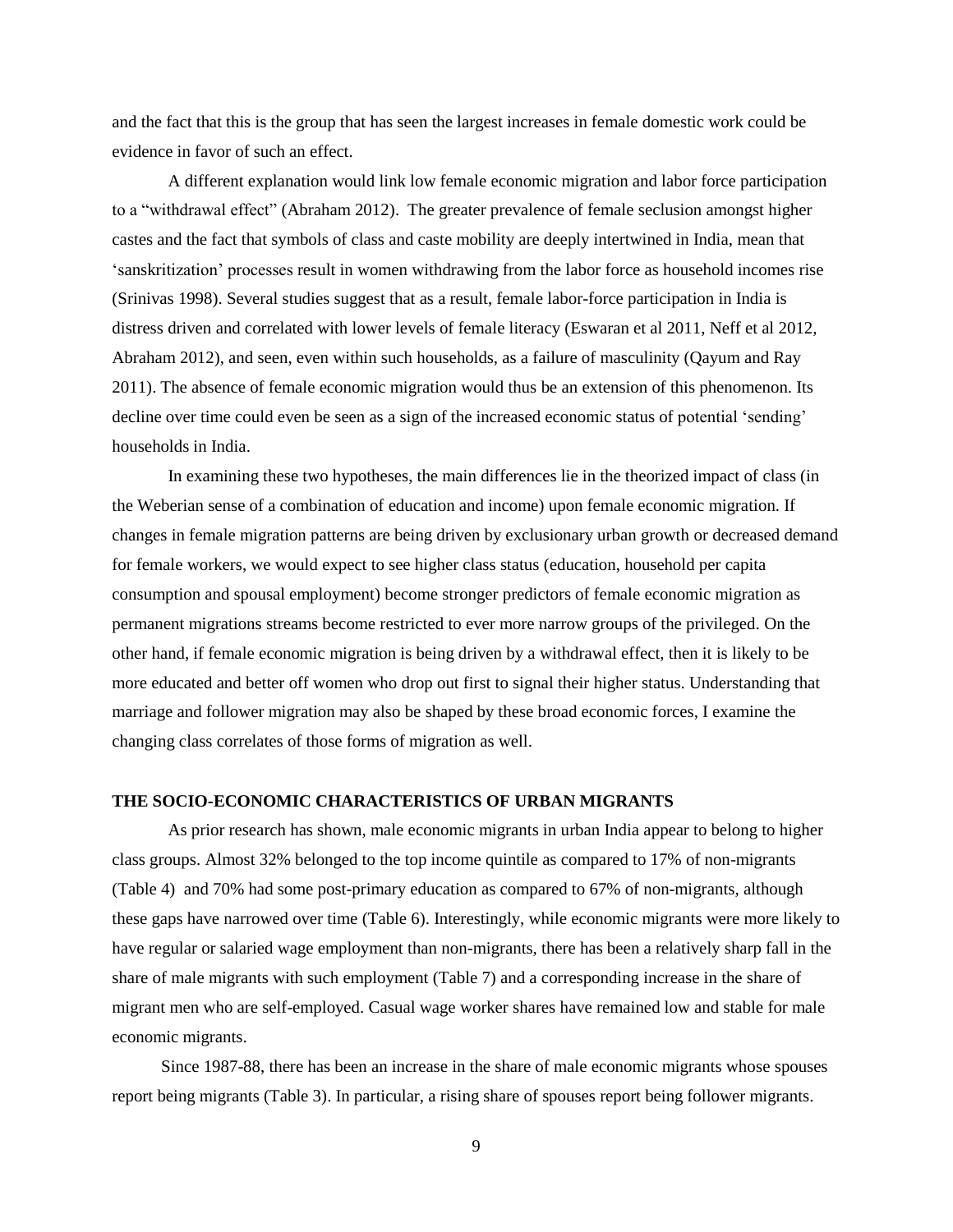Thus married male economic migrants are more likely to report making the journey with their spouses, who in turn are less likely to report being economic migrants themselves.

In the case of female migrants, we have three categories of migration to track. Almost 99% female follower migrants reported that their spouses were economic migrants, and largely shared their husbands' relatively privileged socio-economic characteristics, while 82% of marriage migrants reported that their husband was a non-migrant in 2007-08, a percentage that grew from 72% in 1983(Table 3). To the extent that urban male non-migrants appear to be worse off on average than male migrants to urban areas, female marriage migrants are the most likely to be part of the urban precariat. This hypothesis is borne out by a preliminary analysis of the socio-economic characteristics of these women.

As we can see in Table 6, urban female economic migrants, as well as, over time, non-migrants, had higher shares of post-primary education than marriage migrants. Female economic migrants also had significantly higher shares of households in the top quintile (Table 4). Follower migrants resembled economic migrants in this, while marriage migrants have the lowest shares of top quintile households.

A look at the employment profiles of these women and their spouses helps us understand why. Not surprisingly, female *economic* migrants are overwhelmingly more likely to be employed with the share of employed female economic migrants going from 62% in 1983 to 81% in 2007-08 (Table 6). However, they also had high and growing shares of salaried employment, which come with benefits and are usually relatively stable (Table 7). Follower migrants had the lowest shares of employment, but it was marriage migrants who saw the largest declines in employment over this period. Interestingly, economic migrants and marriage migrants were both comprised of growing shares of rural-urban migrants while follower migrants were increasingly likely to be moving between urban areas.

Female economic migrants were, however, slightly more likely to belong to the lower caste Dalit and Adivasi groups (Table 5). This may reflect the relative absence of a tradition of female seclusion amongst these groups, even though other studies suggest these norms are converging across castes (Deshpande 2012). It is also possible that what we are seeing here (given the very small absolute number of economic migrants) is the effect of state affirmative action policies in employment that might increase the likelihood of Dalit and Adivasi women holding jobs in education or other forms of government service.

With respect to spousal employment, the first thing to note is that the share of female economic migrants who are currently married is lower than the average for all urban women. Amongst single economic migrants, a greater share (20%) were divorced or separated than never married (16%). Overall, about 43% of female economic migrants had no spouses, and a further 15% had spouses who were not currently employed. Thus half of female economic migrants were, to use Raka Ray's terminology,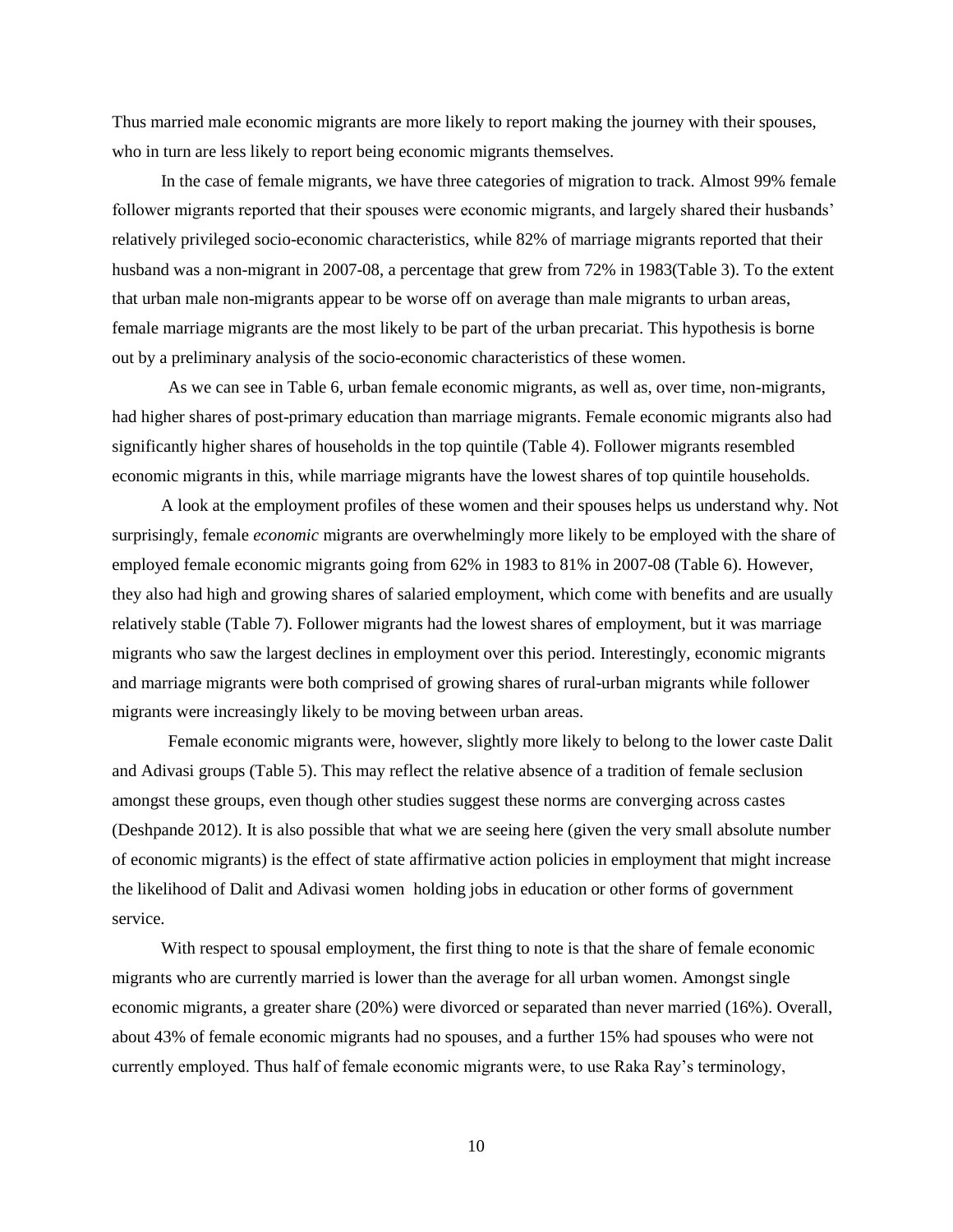'women without men', either literally or figuratively<sup>7</sup>. Meanwhile those with spouses, as we saw earlier, were a relatively privileged sub-group in every way except their caste status.

Follower migrants were not only the most likely to have employed husbands, but also the most likely to have employed husbands with salaried jobs, a tendency that has strengthened over successive NSS rounds (Table 8 and 9). Follower migrants thus emerged as the most likely to fit the narrative of a genuine "withdrawal effect" –relatively well-off and with spouses in salaried employment.

Female marriage migrants, the only group that actually grew over this period, were the least privileged across these different metrics. Urban-urban marriage migrants were, however, better off than rural-urban marriage migrants with 24% reporting being in the top quintile and 29% reporting husbands with salaried employment, both higher than rural-urban marriage migrants. Rural-urban marriage migrants were in a much more vulnerable situation economically. Only 11% reported being in the top income quintile and only 41% reported having any post-primary education at all. And yet, only 20% reported being employed in 2008.

On almost all metrics non-migrants were close to, but slightly better off than marriage migrants. They were certainly better educated, had slightly higher shares of top quintile households and higher shares of spouses with salaried employment but in the latter two cases they were worse off than follower and economic migrants. They also had lower shares of employed husbands and migrant husbands. Based on our indicators of household standard of living, they appear relatively economically vulnerable, although perhaps not as much as marriage migrants.

Non-migrants were also the only other group that saw a decline in the share of women with employment, although the decline was smaller than in the case of marriage migrants. While follower migrants continued to have the lowest female labor force participation rates during this time period, our preliminary analysis thus suggests that is amongst the two most economically vulnerable groups that we see the greatest declines in female labor force participation.

Looking at categories of female migration separately suggests that while a 'withdrawal' story may fit the situation of follower migrants into urban areas, it is less likely to hold up for marriage migrants. Furthermore, given the shrinking socio-economic privilege of male economic migrants, it is quite possible that any socio-economic basis for a withdrawal effect amongst follower migrants is weakening. Meanwhile, female economic migration has become more concentrated amongst the highest class groups of those women who are have a spouse.

There is undoubtedly a very strong 'male provider' norm that governs the gender division of labor in urban India. However, this preliminary examination suggests that a lack of supply of good jobs in the

<sup>&</sup>lt;sup>7</sup> The Precarious Middle Class: Gender and Migration in India's New Economy. Lecture by Raka Ray at Boston University, Feb 28, 2014.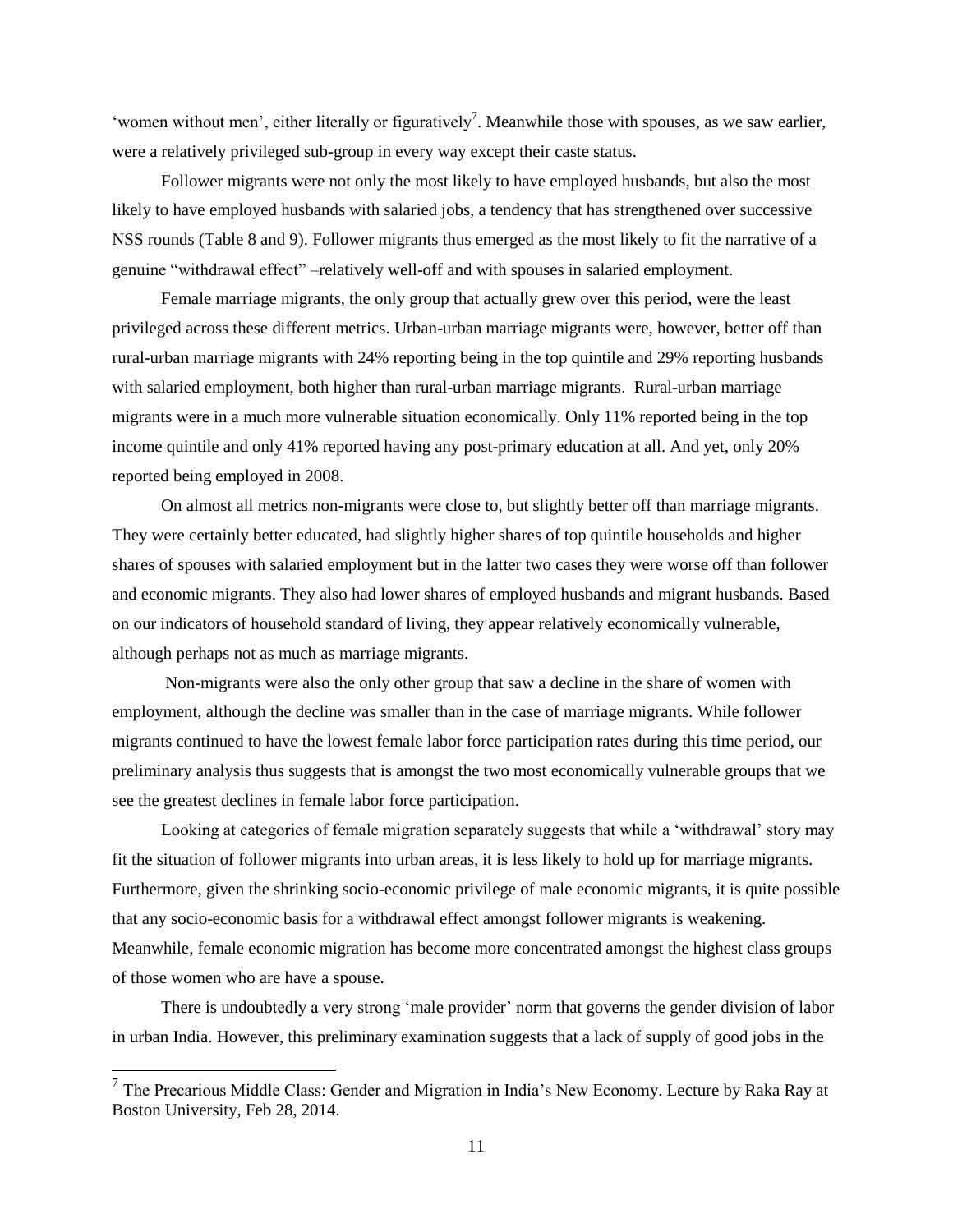urban economy for both women and men, in conjunction with increases in the burden of reproductive labor, may better explain the changing migratory patterns we observe than a withdrawal effect that is driven by rising class status. It would seem useful then to turn to regression analysis to test if these socioeconomic correlations hold up to the introduction of controls.

## **LOGISTIC REGRESSION ANALYSIS**

Where I report regression results, due to considerable endogeneity between the various independent variables used, I interpret the results as partial correlation coefficients rather than as evidence of causal mechanisms. In the case of the regressions, I do not use weights both because I am combining data across different rounds as well as to avoid problems of inflated standard errors and thus levels of significance. I control for heteroscedasticity by clustering standard errors upon the primary sampling unit, the village.

Table 10 presents odds ratios for a logistic regression with the dependent variables being the probability of being an economic, follower, or marriage migrant respectively, within the sample of all urban, working age, married women. Odds ratios greater than 1 indicate that a unit change in the independent variable increases the likelihood of the dependent variable taking the value 1. The size of the odds ratio(above the value of 1) indicates the size of the increase. Thus an odds ratio of 1.2 indicates that a unit change in the independent variable causes the dependent variable to become 20% more likely, while an odds ratio of 0.8 suggests a 20% decrease in the likelihood of its occurrence.

Amongst the independent variables are age in years and a dummy variable that takes the value 1 if the woman has received any post-primary education. I include real monthly per capita household consumption (in 2011-12 Rupees) as well as the square of the real monthly real household per capita consumption to account for any U-shaped effects. I am also interested in the differing impact of caste status upon women's participation in these different migratory streams. I use dummy variables to signify membership in the most historically disadvantaged caste groups, Adivasis and Dalits.

The principal occupation at the household level is the occupational category, either selfemployment or wage work, that accounts for the largest share of household income. This is likely to coincide with the primary earner's occupation (usually the husband). As we have seen above, economic and follower migrants are more likely to have spouses who are engaged in regular or casual wage work, while marriage migrant, who tend to marry non-migrants, are more likely to have spouses who are part of the urban self-employed. Time dummies for each of the first three NSS rounds are included to capture changes over time (relative to 2008) that persist after controlling for these variables.

I use the NSS household consumption data to calculate the average urban state-level household per capita consumption. This helps control for the fact that better off states may attract larger streams of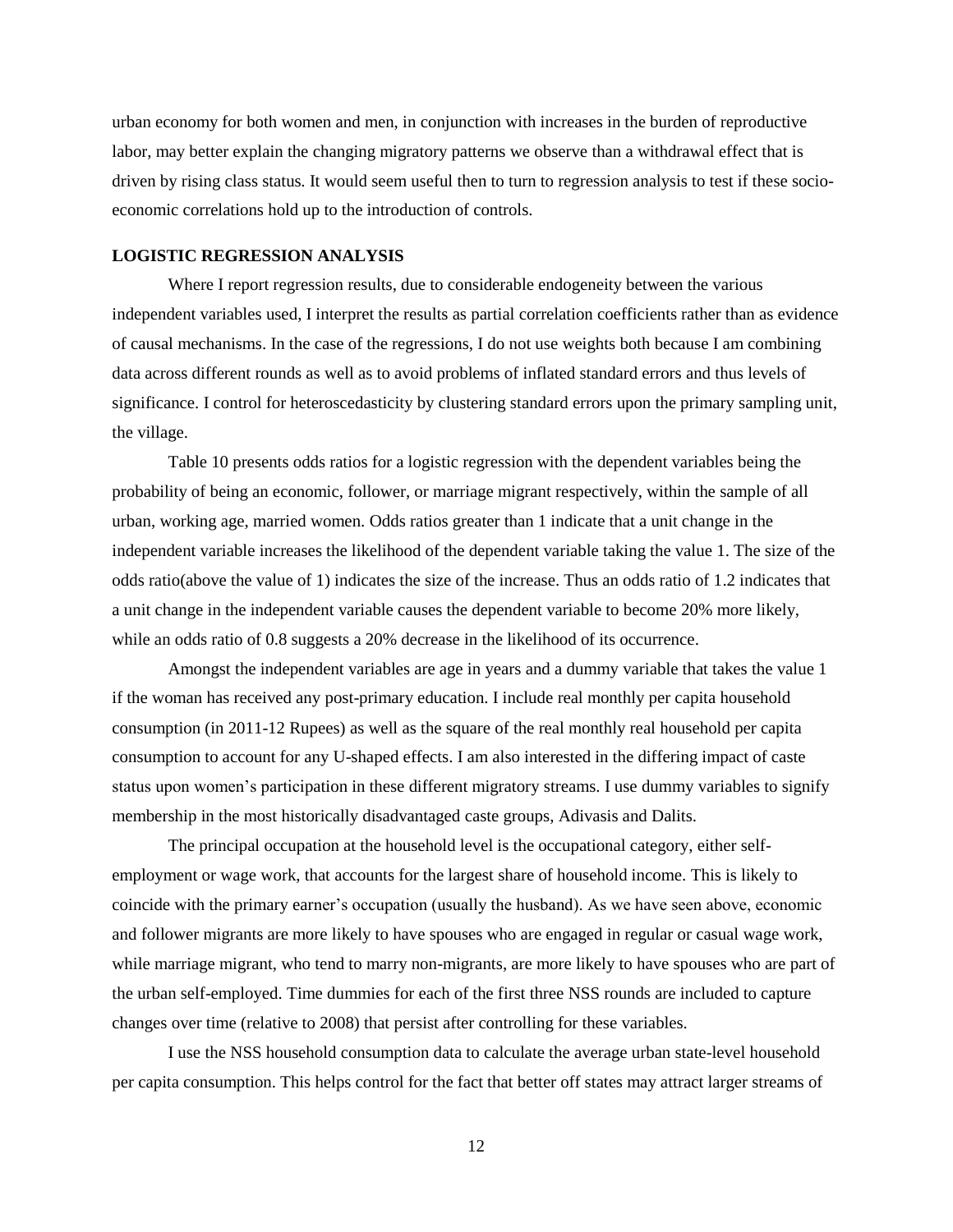male and female economic migrants. I also include the urban Gini coefficient at the state level. Greater urban inequality, as discussed earlier, may reduce the ability and desire to engage in permanent economic migration. In previous co-authored work, I also found that urban inequality sharply increases marriage migration, a finding that is replicated here as well (Rao and Finnoff 2015).

In Table 11, I add two key characteristics of the spouse: a dummy variable that takes the value 1 if the spouse is currently employed, and a dummy variable that takes the value 1 if the spouse is a migrant. Based on the preliminary analysis above, married economic migrants are much more likely to report that their spouses are unemployed and thus that they are 'pushed' into the labor force due to the absence of a male provider. Also, follower and economic migrants are likely to migrate with spouses, while marriage migrants' spouses are more likely to be non-migrants. Introducing these variables helps control for the fact that household income in particular may be a function of the man's characteristics as much as the woman's. It thus helps to isolate any correlations with income that are specific to the woman herself.

The results largely confirm the preliminary analysis above. Economic and follower migrants are more likely to be older than other women while marriage migrants are younger. Post-primary education increased economic and marriage migration but decreased follower migration. Economic and follower migrant households were more likely to earn a majority of their income from forms of wage work, rather than self-employment.

Household per capita consumption exponentially increased the likelihood of economic migration for women, providing more weight to the exclusion hypothesis. However, being Dalit or Adivasi also increased female economic migration, which suggests that caste based norms about women's mobility have not entirely converged yet. As expected based on the exclusion hypothesis, urban inequality lowered the likelihood of economic migration for women, but this was not statistically significant.

Follower migrants were, as expected, from upper castes with wage work as the primary source of household income. The inverted U-shaped result for household consumption suggests such migrants' household are more likely to inhabit the middle of the urban consumption distribution. These are all results that align with what we know about male urban economic migrants, whom these women report following. Controlling for the spouse being employed or a migrant did not change any of these results.

As we had seen earlier, male migrants were slightly more likely over time to report that their spouses were also migrants (rather than perhaps remaining in the village or being urban non-migrants). Once we controlled for spousal characteristics, the results on the time dummies confirm that the likelihood of follower migration has actually increased over the rounds. Thus there is an "unexplained" time trend here that may, as suggested earlier, match the "withdrawal" hypothesis of strengthening norms against women's workforce participation for this relatively upper caste and class group. On the other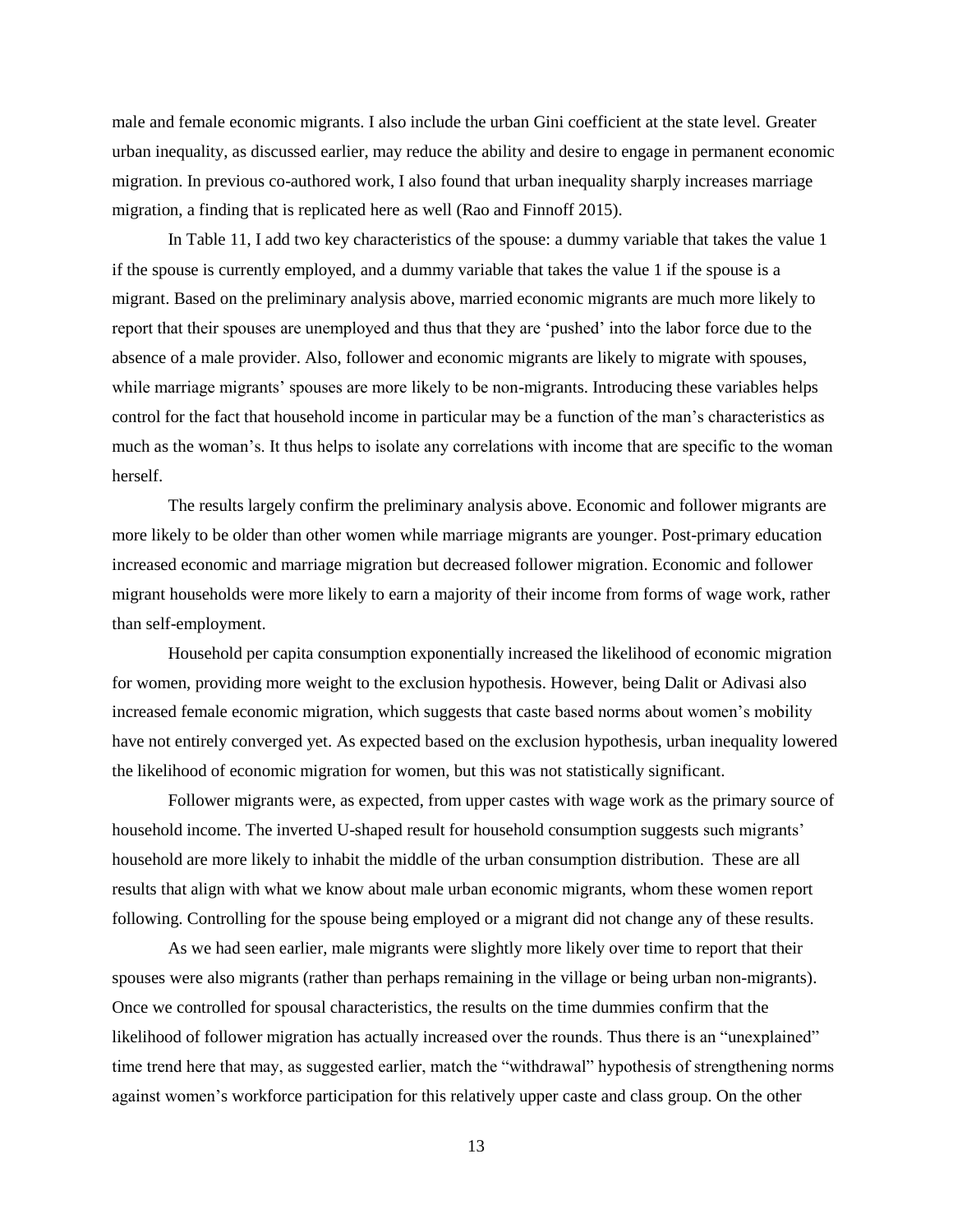hand, this could also be a result of increasing reproductive work burdens that both require men to bring their spouses with them, and then keep women out of the paid labor force.

The results for marriage migrants echo our prior analysis in almost every respect. They are younger and live in poorer households (the relationship is exponential) whose income comes primarily from self-employment. As with economic migrants, Dalits are also more likely to be marriage migrants. Reminding ourselves that these are also the two primary streams of migration though which rural women move to the city, the broader conclusion may be that it is Dalit women who are increasingly likely to migrate to from village to city. These women are thus very much part of the urban precariat, and controlling for the spouse's employment and migration status does not change any of these results.

We also find that there has been an increase in the likelihood of such marriage migration and, very interestingly, that the likelihood of marriage migration increases in poorer states and is strongly and positively correlated with greater levels of urban inequality. These are results discussed further in other work (Rao and Finnoff 2015). There we argue that for the families of relatively well-educated rural brides, marrying their daughters and sisters to men who live in urban areas provides a very valuable foothold into the urban economy that the highly skewed labor market is unable to afford them. Whether these women's lives are improved by becoming part of the urban precariat is an open question, but for the poorer urban families who receive them, this is not only a much needed and otherwise lacking validation of status in the most unequal urban areas, but also comes with material benefits given the rising levels of dowry that accompany such marriages.

## **DISCUSSION OF THE REGRESSION RESULTS**

Patterns of migration suggest some evidence for a "withdrawal effect" amongst relatively well-off follower migrants, but not for economic migrants or marriage migrants. In particular, the regression results above clearly indicate that marriage migrants are part of the worst off in urban areas. This makes it extremely unlikely that their swelling numbers should signal a "shining India" where increasing economic well-being has made it possible for women to stay home. Instead these migration patterns taken as a whole tell a story of a population responding in complex ways to an exclusionary urban economy where labor market opportunities for men and women are highly restricted. The willingness to look beyond narrow notions of the 'economic' reveals that these responses occur through both market as well as family. In the context of migration, through changes in women's marriage and follower as well as economic migration.

It seems likely that many of these women are being shut out of the labor force by a lack of decent work that can accommodate their reproductive work burdens. However, knowing that so many marriage migrants are relatively well-educated, rural-urban marriage migrants also suggests that some normative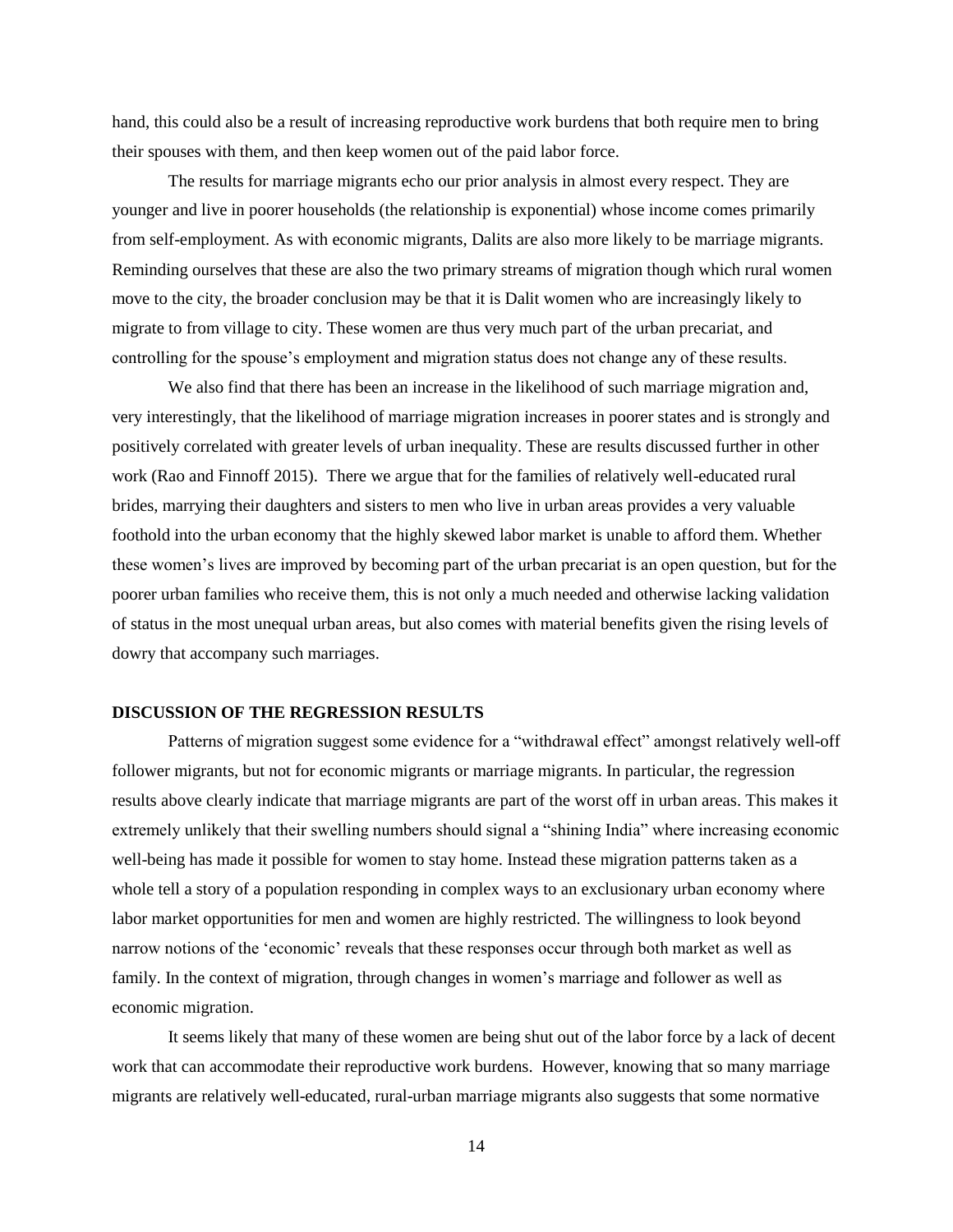status effects may be at work. Field studies show that in rural areas, brides who have a good education and are able to bring large dowries with them are unwilling to perform 'hard labor'. They see their dowries as guaranteeing that they will not have to perform arduous work 'outside' (Ramamurthy 2011). The urban precariat in India has little access to work that is not arduous and thus, as suggested by Deshpande (2012) and Jackson and Rao (2009), the absence of 'good' jobs may reinforce norms of female seclusion, making women's labor force participation even less likely. Indeed one could even argue that women, or rather the family structures that surround them, draw upon these norms to actively resist becoming cheaper, super-exploited replacements for men and machines.

Srinivas' original formulation of sanskritization described not an unchanging tradition making its presence felt but rather a morphing of tradition to accommodate status signalling in a new context of inequality and social churn (Srinivas 1998). Evidence on dramatic changes in gender norms in recent years have been provided by a variety of studies showing that norms amongst the lower castes and in the relatively more gender-progressive southern regions of India have changed to resemble those of the upper castes in northern India, in a patriarchal "race to the bottom" of sorts (Deshpande 2002 and 2012, Kapadia 1995, Basu 1999, Rahman and Rao 2004). Gender norms in India are thus not immutable (Uberoi 2012). This body of work suggests that rather than changing to accommodate greater paid female labor force participation, they have changed to suppress it. I argue here that these changes are a response to heightened inequality and economic instability. Our "missing" female economic migrants in India may thus be as much an outcome of the particular model of capitalist development in India as the rising share of the urban economy in GDP.

In the long term, what we may also have here is a vicious cycle where the failure to create the kinds of decent work that families in India would be willing to allow their women to perform also adversely affects decisions to invest in female education. While Indian parents are more likely to send their daughters to elementary and middle school than before, there has been much less change in rates of *higher* education amongst Indian girls. In the NSS data, only 24% of rural 18-year old girls were in school in 2008, an increase from 1983 but in rural areas, not dramatically so. As Kingdon and Unni(2001) have shown, in India returns to education increase with higher levels of education so that schooling below the middle school level has almost no labor market benefits. These are the young girls who would have been drafted by urban capital in the alternate universe of India-as-China. In India, however, in the absence of employment that can justify permanent economic migration into and across urban areas, they are ever more dependent on marriage as the source of their livelihood.

## **CONCLUSION**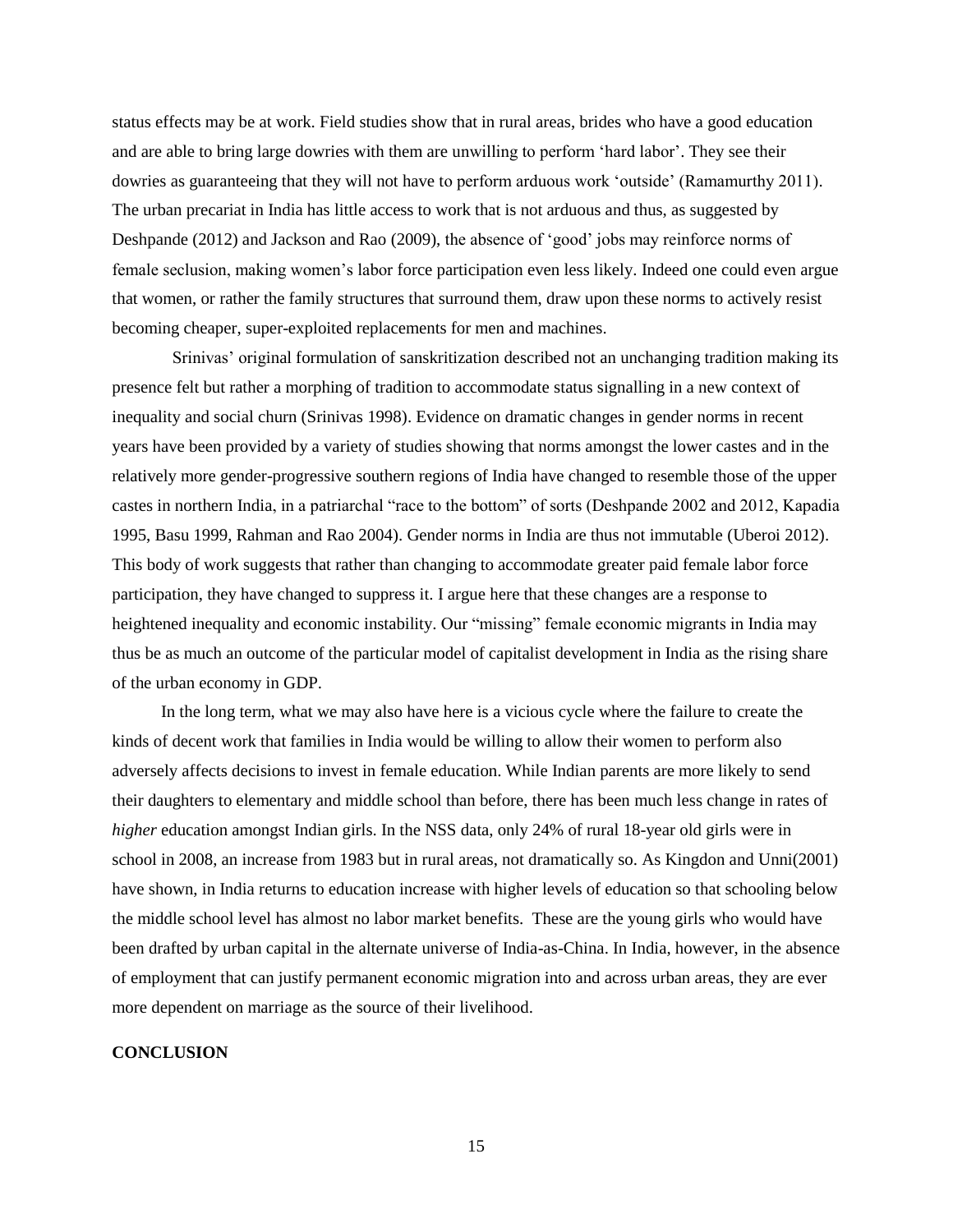Overall it does appear that the NSS data across these four rounds is fairly internally consistent. That is, we don't see any sharp overlaps or inconsistencies in the data that might suggest that disguised economic migration is high in India, at least when it comes to permanent migration. Instead, economic migration appears restricted to relatively a small and shrinking group of either well-educated and well-off women within Dalit and Adivasi groups, or to women without a male provider. While follower migrants do exhibit some signs of a 'withdrawal effect', marriage migrants appear to occupy such precarious spaces in the urban economy that any such 'withdrawal' is unlikely to be a sign of increased prosperity. Furthermore, the fact that a majority of their husbands are not economic migrants themselves suggests that it is marriage, rather than employment, that is the direct draw to the city for these women. We are left with the sense that there is no significant stream of permanent female employment migration in India, disguised or otherwise.

The absence of a large, labor intensive manufacturing sector in urban India is certainly part of the reason, but so is the complex interplay between 'classic patriarchy' norms about male breadwinners (which promise women economic security through marriage) and a climate of clear and present economic insecurity. Economists tend to be preoccupied with the ways in which market and state reshape each other. But examining patterns of female economic as well as non-economic migration in India remind us yet again that economic change plays out equally dramatically in the interaction between the family and market. Indeed it may be that struggle, and the continuing resilience of patriarchal norms in that struggle, that is one of the most remarkable features of the Indian economic landscape today.

## **REFERENCES**

Abraham, Vinoj. 2013. Missing Labor or Consistent De-feminization? *Economic and Political Weekly*, 48(31), 99-108.

Bagchi, Amiya Kumar. (2011). Mobility: Internal and International. *Development and Change* 42.1 (2011): 419-36.

Basu, Alaka Malwade. (1999) Fertility Decline and Increasing Gender Imbalance in India, Including a Possible South Indian Turnaround. *Development and Change* 30.2: 237-63.

Bell, Martin and Salut Muhidin. 2009. Cross-National Comparisons of Internal Migration. *Human Development Research Paper 2009/30*, July 2009.

Breman, Jan. (1996). *Footloose Labor: Working in India's Informal Economy.* Cambridge: Cambridge University Press.

Chant, Sylvia. (1998). Households, gender and rural-urban migration: reflections on linkages and considerations for policy. *Environment and urbanization*,*10*(1), 5-22.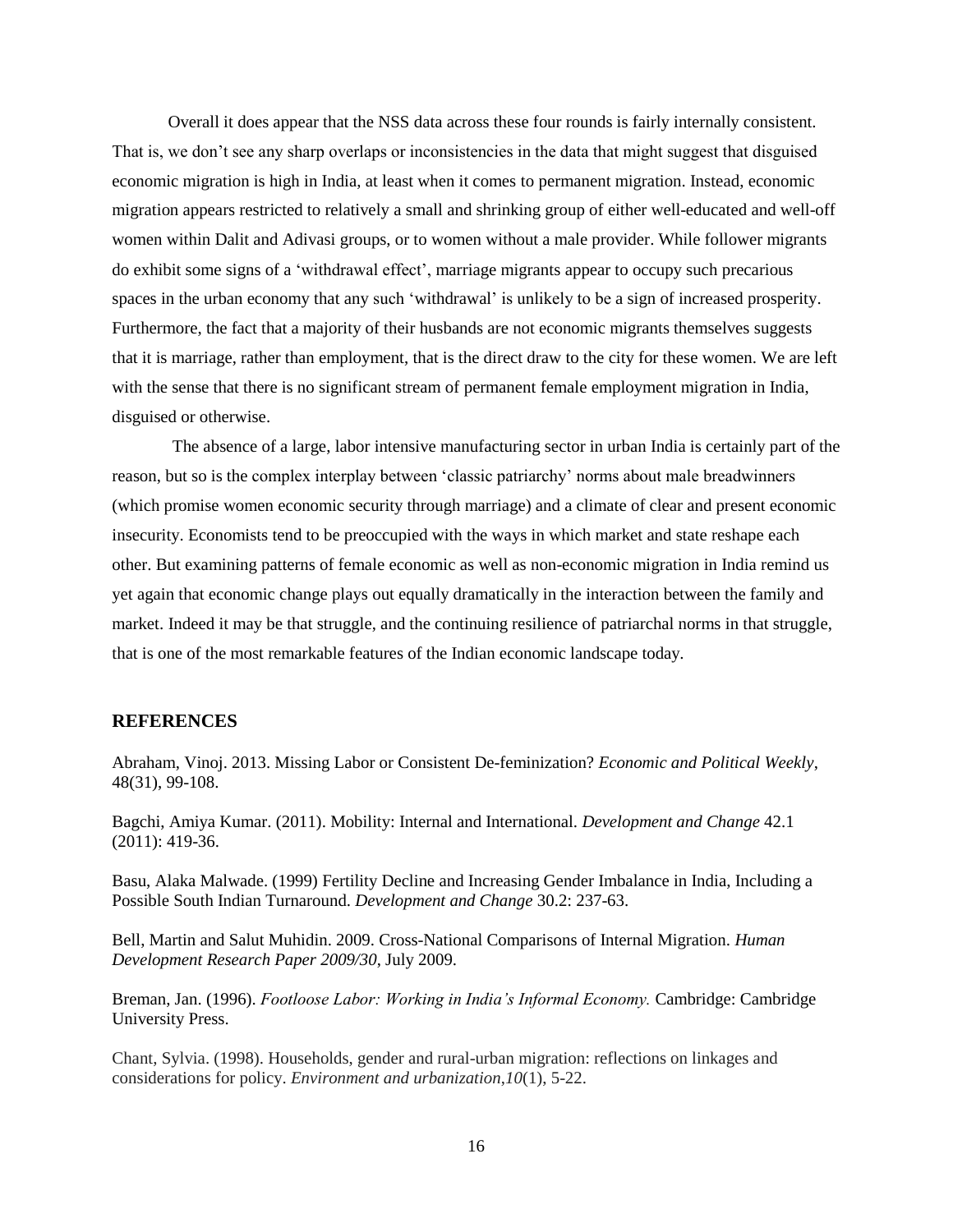De Haan Arjan. 1999. Livelihoods and Poverty: The Role of Migration – A Critical Review of the Migration Literature. *Journal of Development Studies*, 36(2).

Deshingkar, Priya and Shaheen Akter. (2009). Migration and Human Development in India. *Human Development Research Paper 2009/13*.

Deshpande, Ashwini. (2002). Assets versus Autonomy: The Changing Face of the Gender Caste Overlap in India. *Feminist Economics,* 8(2), pp 19-35.

Deshpande, Ashwini (2012). *The Grammar of Caste: Economic Discrimination in Contemporary India*. New Delhi: Oxford University Press.

Dubey, Amaresh, Richard Palmer-Jones and Kunal Sen. (2006). Surplus Labor, Social Structure and Rural to Urban Migration: Evidence from Indian Data. *The European Journal of Development Research*, 18(1).

Elson, Diane and Ruth Pearson. (1981). Nimble Fingers Make Cheap Workers: An Analysis of Women's Employment in Third World Export Manufacturing". *Feminist Review*, 7, pp 87–107.

Eswaran, Mukesh, Bharat Ramaswami, and Wilima Wadhwa. 2011. Status, Caste, and the Time Allocation of Women in Rural India. *Indian Statistical Institute Discussion Paper 11-12.*

Ghosh, Jayati. 2002. Globalization, Export-Oriented Employment for Women and Social Policy: A Case Study of India. *Social Scientist* Vol. 30, No. 11/12 (Nov. - Dec., 2002), pp. 17-60

Jackson, Cecile, & Nitya Rao. (2009). Gender inequality and agrarian change in liberalizing India. In Shahara Razavi, ed. *Gendered Impacts of Liberalization: Towards "Embedded Liberalism"*. New York: Routledge.

Jayadev, Arjun, Vamsi Vakulabharanam and Sripad Motiram . (2011). Patterns of Wealth Disparities in India: 1991-2002, in *Understanding India's New Political Economy: A Great Transformation?* Ruperelia et al. editors, Routledge 2011.

Kandiyoti, Deniz. 1998. Bargaining with Patriarchy. *Gender & Society*, Vol.2, no. 3. pp 274-290.

Kapadia, Karin. (1995). *Siva and Her Sisters*. Boulder: Westview Press.

Kingdon, G. and Jeemol Unni. (2001) Education and Women's Labor Market Outcomes in India, Education Economics, 9, No. 2: 173-195, August 2001.

Klasen, S and Janneke Peters. 2012. Push or Pull? Drivers of Female Labor Force Participation during India's Economic Boom. *IZA Discussion Paper No. 6395*, February 2012

Krishnaraj, Shanthi. (2005). Gender dimensions in rural- urban migration in India: policy imperatives. Paper presented at the International Union for the Scientific Study of Population XXV International Population Conference Tours, France, July 18-23, 2005

Kundu Amitabh. (2009). Urbanization and Migration: An Analysis of Trends, Patterns and Policies in Asia. Human Development Research Paper 2009/16.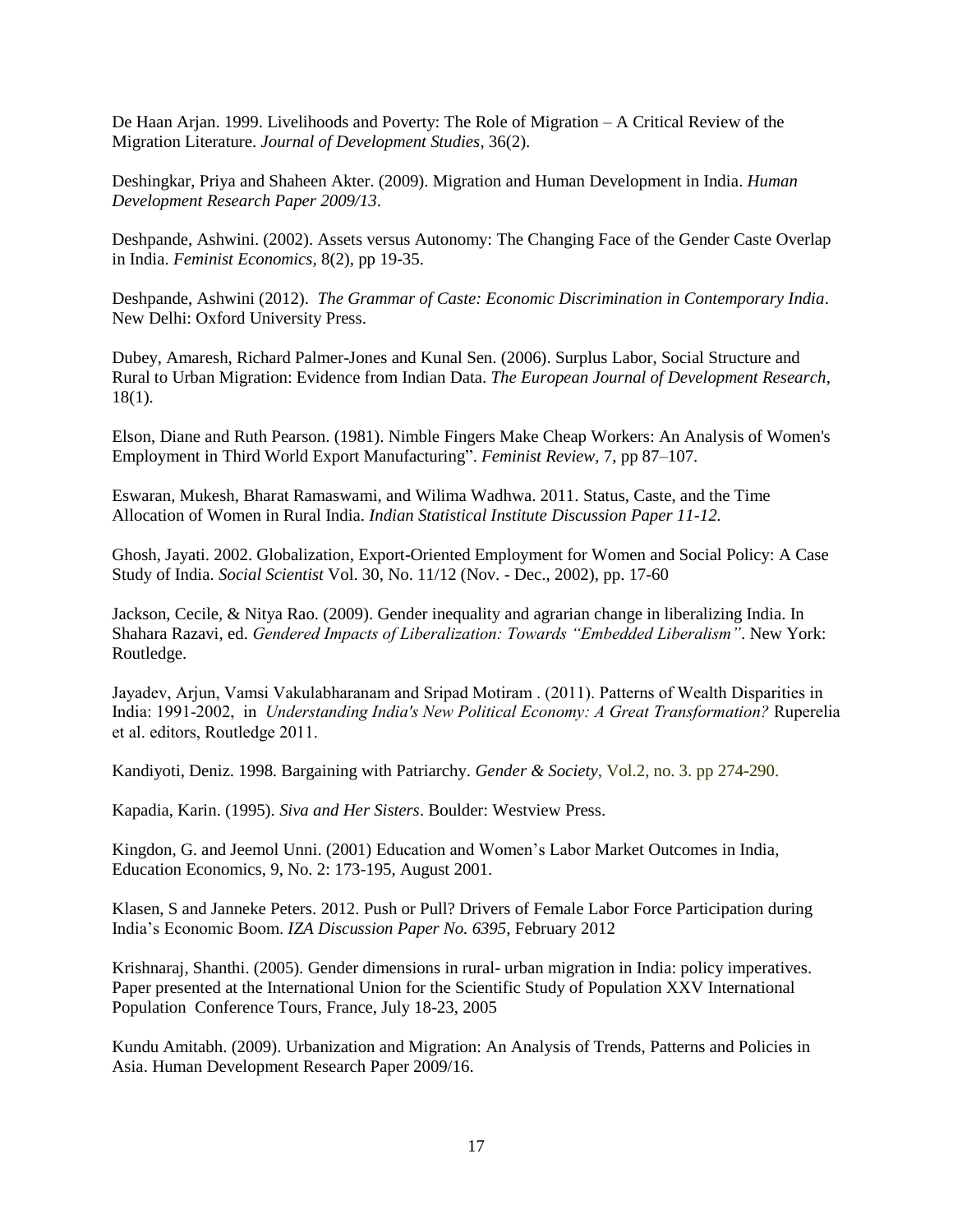Kundu, Amitabh and Sarangi, Niranjan. (2007). Migration, Employment Status and Poverty, *Economic and Political Weekly*, 42 (4), pp. 299-306.

Lee, Hyunok. 2012. Political Economy of Cross-border Marriage: Economic Development and Social Reproduction in Korea. *Feminist Economics*, 18(2), 177-200.

Neff, Daniel, Kunal Sen and Veronika Kling. 2012. The Puzzling Decline in Rural Women's Labor Force Participation in India: A Reexamination. *GIGA Research Unit: Institute of Asian Studies, working paper 196.*

Pal, Parthaprathim and Jayati Ghosh. 2007. Inequality in India: A survey of recent trends. DESA Working Paper No. 45ST/ESA/2007/DWP/45 July 2007.

Piper, Nicola. 2005. Gender and Migration. Paper prepared for the policy analysis and research programme of the global commission on international migration, September 2005.

Rahman L and V Rao. 2004. The determinants of gender equity in India: examining Dyson and Moore's thesis with new data. Population and Development Review, 30(2), 239-268.

Ramamurthy, Priti. 2011. Rearticulating caste: the global cottonseed commodity chain and the paradox of smallholder capitalism in south India. *Environment and Planning A*, Vol. 43: p. 1035-1056.

Rao Smriti and Kade Finnoff. 2015. "Marriage Migration and Inequality in India 1983-2008". Population and Development Review, 41(3), pp 485-505.

Sassen-Koob, Saskia. 1984. Notes on the incorporation of third world women into wage-labor through immigration and off-shore production. *International Migration Review*, 1144-1167.

Sen Abhijit and Himanshu. 2004. Poverty and Inequality in India: II: Widening Disparities during the 1990s. *Economic and Political Weekly,* 39(39), pp. 4361-4375

Srinivas, M.N. 1998. *Village, Caste, Gender and Method: Essays in Indian Social Anthropology*. Delhi: Oxford University Press.

Standing, Guy. 1999. Global Feminization Through Flexible Labor: A Theme Revisited. *World Development*, 27( 3), pp. 583 -602.

Thorat, Sukhdeo and Amaresh Dubey. 2012. Has Growth Been Socially Inclusive during 1993-94 – 2009- 10? *Economic & Political Weekly*, 47(10), pp 43-54

Uberoi, Patricia. 2012. Family*, Kinship and Marriage in India* ed. Patricia Uberoi. New Delhi: Oxford University Press.

Vakulabharanam, Vamsi. 2010. Does Class Matter? Class Structure and Worsening Inequality in India. Economic and Political Weekly, 45(29)

Vakulabharanam, Vamsi and Saswata Thakuratha. 2012. Why do Migrants do better than Non-migrants at Destination? Migration, Class and Inequality Dynamics in India. Mimeo.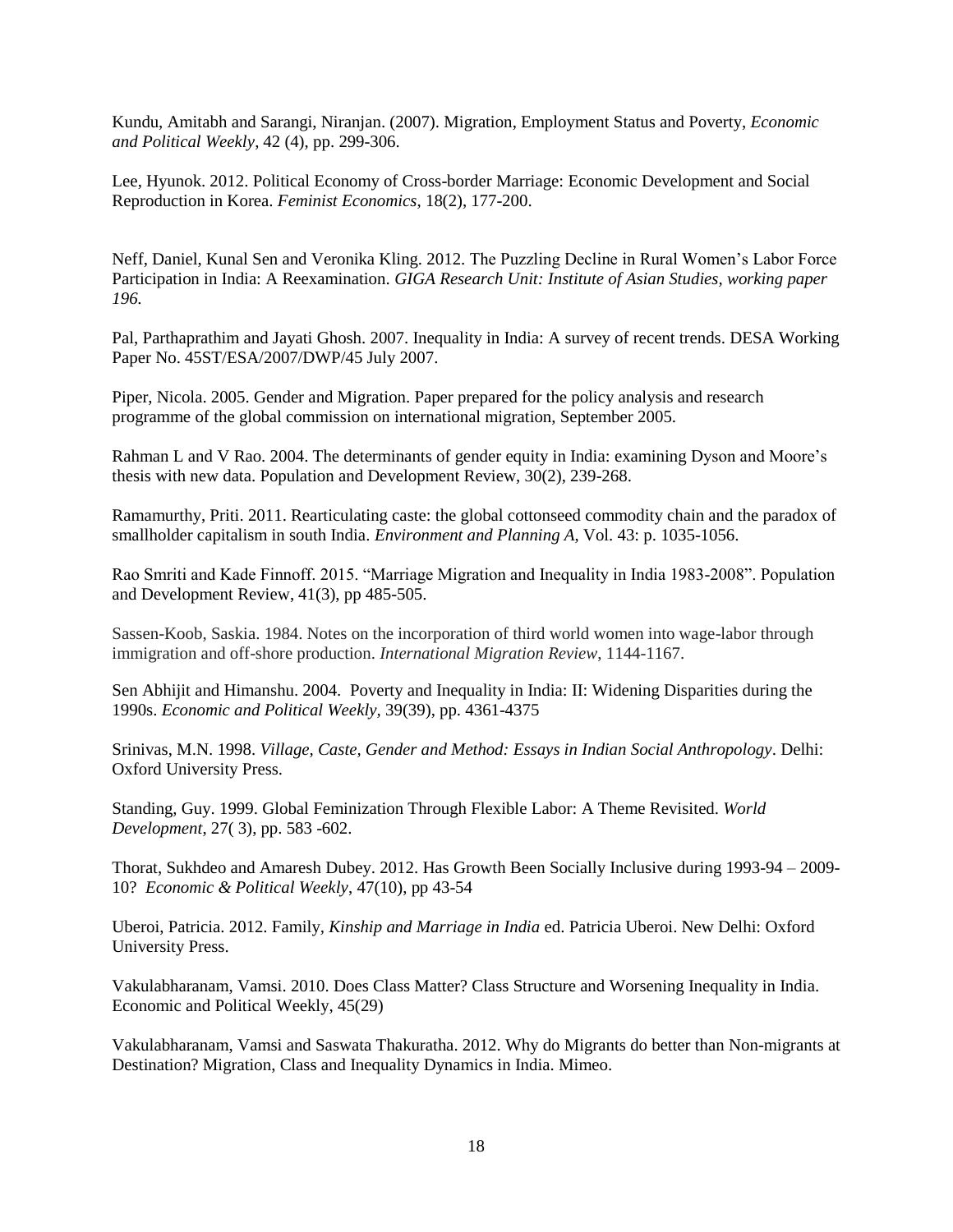# **Tables**

|      | rabic 1. Share or migrants in the arban, working age(15 0+), married population |                            |     |    |          |          |
|------|---------------------------------------------------------------------------------|----------------------------|-----|----|----------|----------|
|      |                                                                                 | Women                      | Men |    |          |          |
|      |                                                                                 |                            | All |    |          |          |
|      | All migrants                                                                    | Economic Follower Marriage |     |    | migrants | Economic |
| 1983 | 61                                                                              | 3                          | 18  | 40 | 37       | 32       |
| 1988 | 64                                                                              |                            | 17  | 45 | 36       | 31       |
| 1999 | 67                                                                              |                            | 16  | 49 | 33       | 28       |
| 2008 | 71                                                                              |                            |     | 52 | 31       | 27       |

Table 1: Share of migrants in the urban, working-age(15-64), married population

# Table 2: Share of those employed(principal and subsidiary status)

|      | Women       |          |          |          |       |             | Men      |       |
|------|-------------|----------|----------|----------|-------|-------------|----------|-------|
|      | Non-migrant | Economic | Follower | Marriage | Total | Non-migrant | Economic | Total |
| 1983 | 23          | 62       | 15       | 24       | 23    | 96          | 97       | 96    |
| 1988 | 24          | 66       | 16       | 22       | 23    | 96          | 97       | 96    |
| 1999 | 22          | 63       | 18       | 19       | 21    | 95          | 96       | 95    |
| 2008 |             | 81       | 15       | 17       | 19    | 95          | 96       | 95    |

Table 3: Share with a spouse who is a migrant

|      |             | Men      |          |          |                      |    |
|------|-------------|----------|----------|----------|----------------------|----|
|      | Non-migrant | Economic | Follower | Marriage | Non-migrant Economic |    |
| 1983 | 12          | 94       | 98       | 28       | 47                   | 92 |
| 1988 | 12          | 94       | 98       | 27       | 53                   | 92 |
| 1999 | 11          | 88       | 98       | 23       | 57                   | 93 |
| 2008 | 10          | 90       | 99       | 18       | 63                   | 94 |

Table 4: Share in the top consumption quintile

|      |             | Women    | Men      |    |                      |          |
|------|-------------|----------|----------|----|----------------------|----------|
|      | Non-migrant | Economic | Follower |    | Marriage Non-migrant | Economic |
| 1983 | 18          | 34       | 31       | 19 | 17                   | 38       |
| 1988 | 21          | 35       | 31       | 17 | 17                   | 36       |
| 1999 | 25          | 38       | 31       | 17 | 19                   | 34       |
| 2008 | 24          | 39       | 30       | 17 | 17                   | 32       |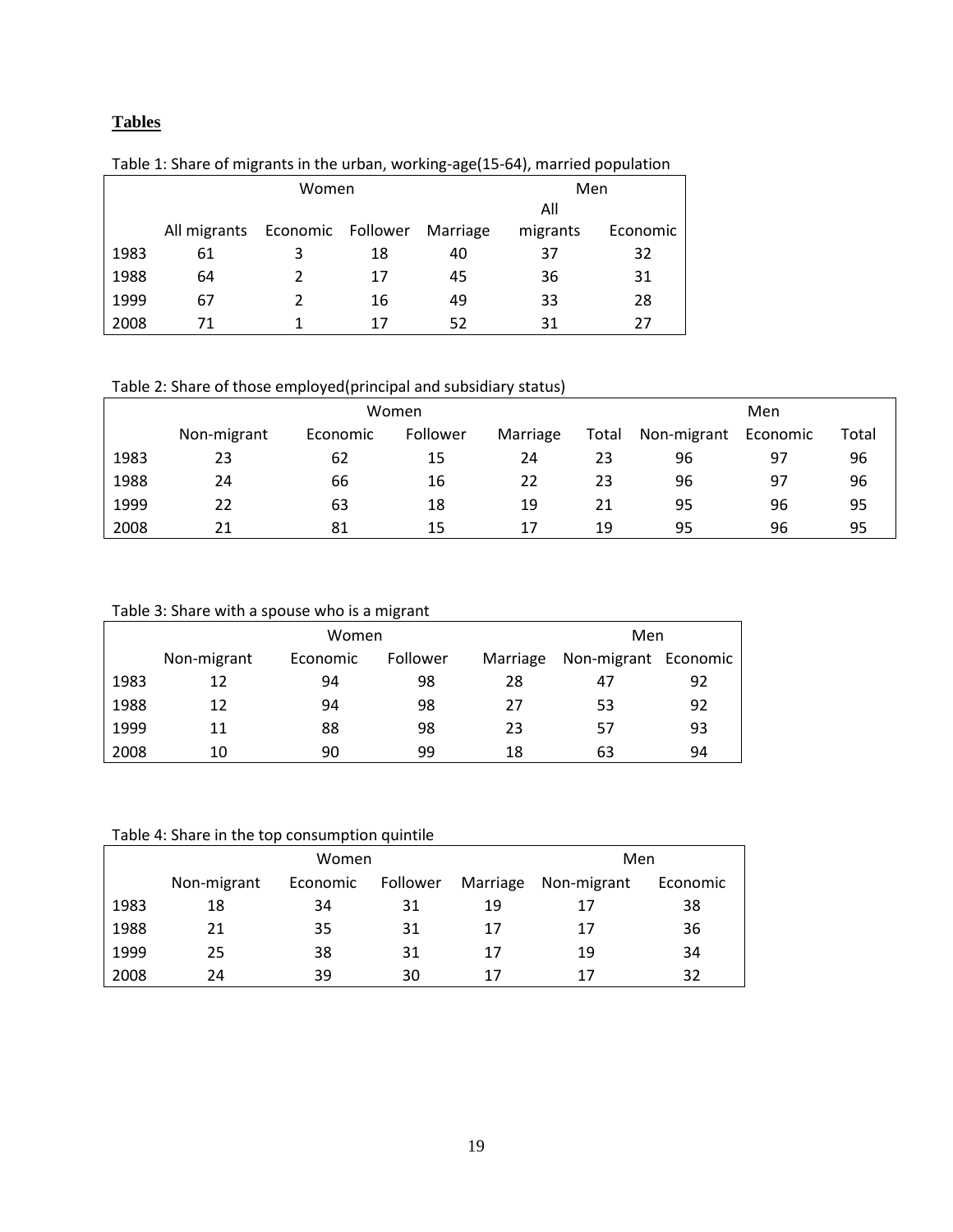|      |             | Women    | Men      |          |             |          |
|------|-------------|----------|----------|----------|-------------|----------|
|      | Non-migrant | Economic | Follower | Marriage | Non-migrant | Economic |
| 1983 | 15          | 18       | 15       | 17       |             | 16       |
| 1988 | 15          | 18       | 14       | 16       | 17          | 15       |
| 1999 | 17          | 23       | 16       | 18       | 19          | 16       |
| 2008 | 17          | 19       | 17       | 17       | 18          | 17       |

## Table 5: Share who belong to Dalit and Adivasi caste groups

# Table 6: Share with any post-primary education

|      |             | Women                | Men |    |                      |          |
|------|-------------|----------------------|-----|----|----------------------|----------|
|      | Non-migrant | Follower<br>Economic |     |    | Marriage Non-migrant | Economic |
| 1983 | 27          | 31                   | 32  | 26 | 44                   | 53       |
| 1988 | 32          | 41                   | 34  | 29 | 47                   | 54       |
| 1999 | 50          | 54                   | 48  | 53 | 60                   | 66       |
| 2008 | 58          | 59                   | 52  | 53 | 67                   | 70       |

# Table 7: Share of those with regular/salaried wage work

|      |             | Women             | Men |          |             |          |
|------|-------------|-------------------|-----|----------|-------------|----------|
|      | Non-migrant | Economic Follower |     | Marriage | Non-migrant | Economic |
| 1983 |             | 33                |     | 4        | 36          | 65       |
| 1988 |             | 31                |     | 3        | 36          | 62       |
| 1999 | 8           | 38                | b   | 4        | 34          | 58       |
| 2008 |             | 53                |     | 4        | 33          | 56       |

## Table 8: Share with a spouse who is employed

|      |             | Men      |          |          |             |          |
|------|-------------|----------|----------|----------|-------------|----------|
|      | Non-migrant | Economic | Follower | Marriage | Non-migrant | Economic |
| 1983 | 89          | 84       | 91       | 91       | 19          | 12       |
| 1988 | 89          | 82       | 93       | 91       | 18          | 13       |
| 1999 | 88          | 83       | 92       | 91       | 17          | 14       |
| 2008 | 88          | 75       | 92       | 90       | 17          | 13       |

Table 9: Share of women whose spouse has a salaried job

|      | Non-migrant | Economic | Follower | Marriage |
|------|-------------|----------|----------|----------|
| 1983 | 38          | 50       | 62       | 40       |
| 1988 | 41          | 49       | 58       | 38       |
| 1999 | 40          | 50       | 55       | 34       |
| 2008 | 36          | 43       | 51       | 33       |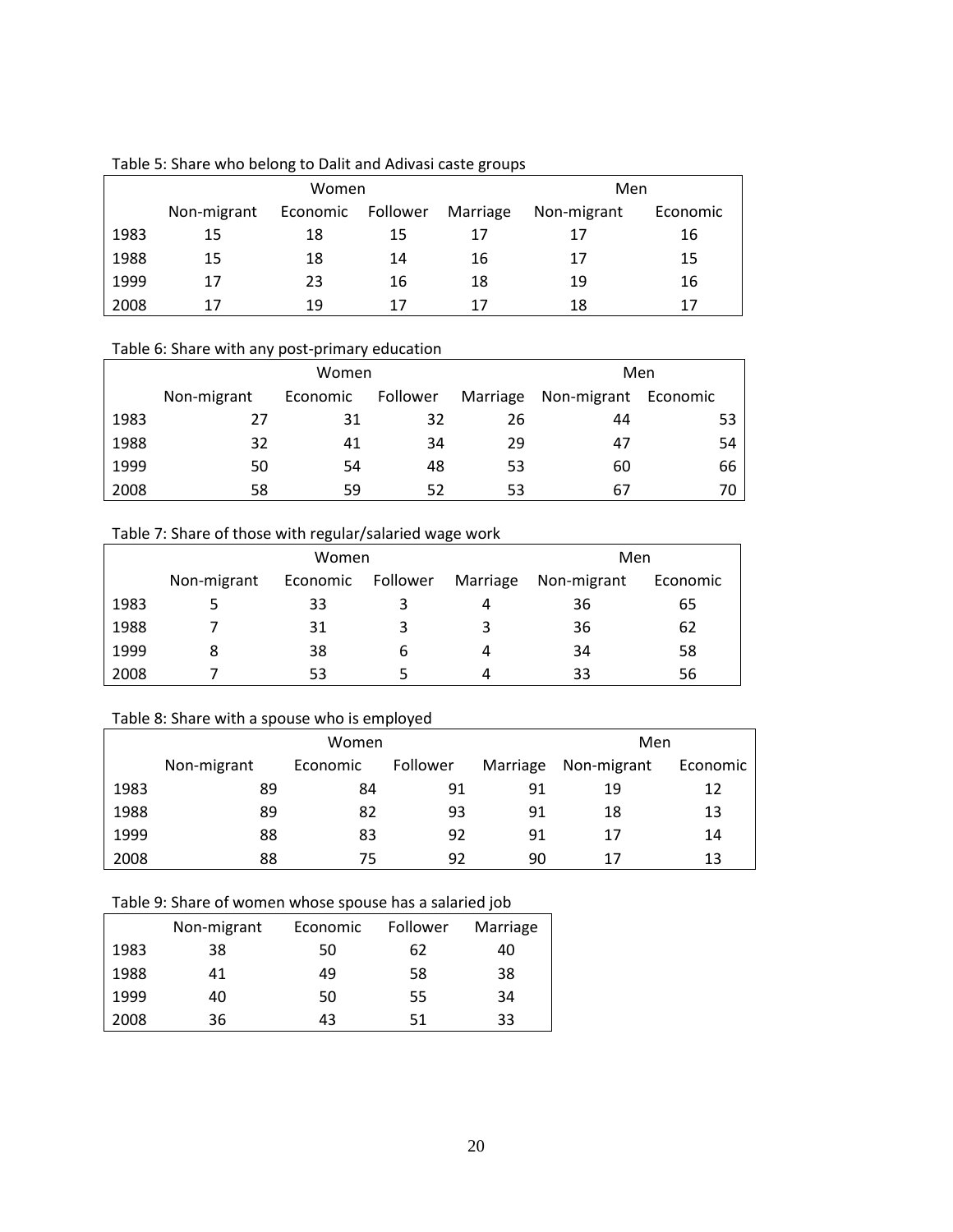|                                         | Economic migrant |           | Follower migrant |           | Marriage migrant |           |
|-----------------------------------------|------------------|-----------|------------------|-----------|------------------|-----------|
|                                         | $N = 173967$     |           | $N = 173967$     |           | $N = 173967$     |           |
|                                         | Odds ratio       | Std error | Odds ratio       | Std error | Odds ratio       | Std error |
| Age                                     | $1.015***$       | 0.002     | $1.012***$       | 0.001     | $0.988***$       | 0.001     |
| Post-primary education                  | $1.226***$       | 0.052     | $0.782***$       | 0.015     | $1.051***$       | 0.016     |
| Adivasi                                 | $2.271***$       | 0.202     | 0.954            | 0.048     | $0.699***$       | 0.035     |
| Dalit                                   | $1.435***$       | 0.092     | $0.931*$         | 0.027     | $1.081***$       | 0.026     |
| Household:Self employed                 | $0.476***$       | 0.022     | $0.531***$       | 0.010     | $1.423***$       | 0.019     |
| $(log)$ mpce $(2011-12$ rs)             | 0.912            | 0.263     | 40.709 ***       | 13.430    | 1.053            | 0.116     |
| (log) mpce squared                      | 1.038*           | 0.018     | $0.818***$       | 0.017     | $0.976*$         | 0.007     |
| State average per capita<br>consumption | 1.000            | 0.000     | 1.000            | 0.000     | $0.999***$       | 0.000     |
| State gini(rural)                       | 0.493            | 0.470     | 1.664            | 0.806     | 134.111***       | 64.808    |
| Year_1983                               | 1.826***         | 0.243     | 1.046            | 0.066     | $0.274***$       | 0.018     |
| Year_1988                               | $1.559***$       | 0.218     | 0.998            | 0.065     | $0.332***$       | 0.023     |
| Year_1999                               | $1.235*$         | 0.130     | $0.895*$         | 0.042     | $0.588***$       | 0.029     |

Table 10: Logistic Regression Analysis: Likelihood of Economic, Follower and Marriage migration for urban, working age, married women (state dummies included but not reported, available upon request)

\*p<0.05, \*\* p<0.0, \*\*\*p<0.001